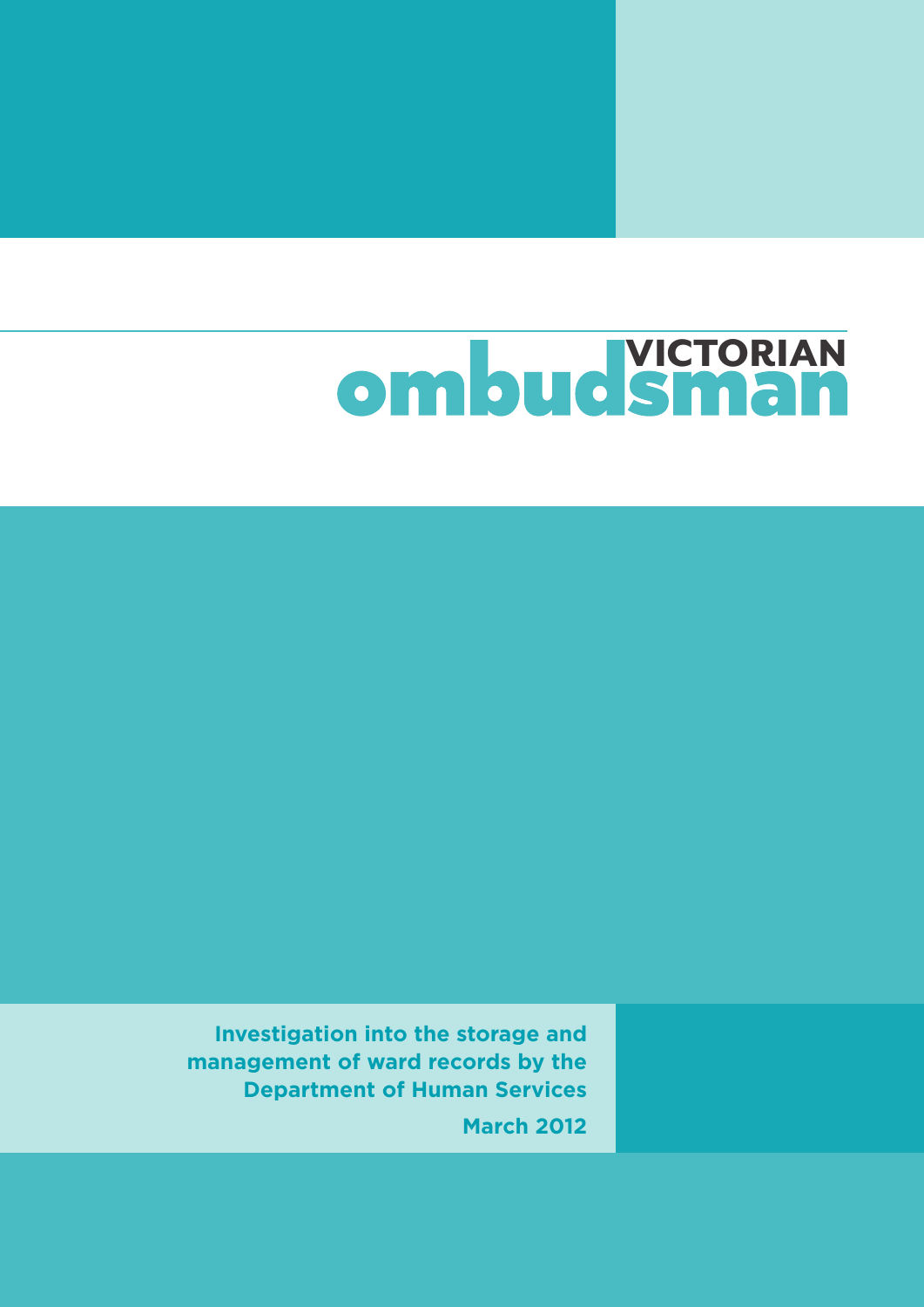**Ordered to be printed Victorian government printer Session 2010 - 12 P.P. No. 109**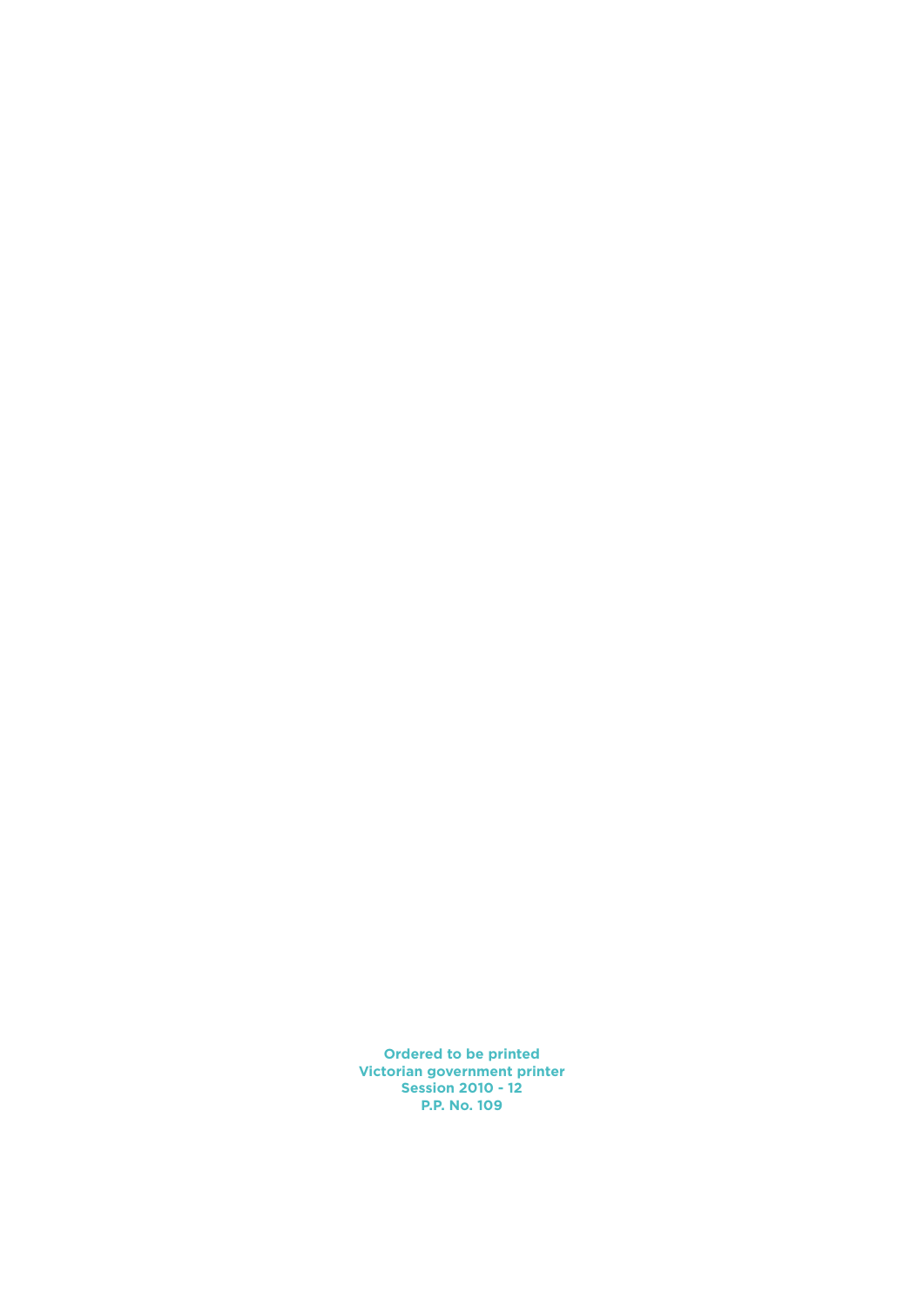### Letter to the Legislative Council and the Legislative Assembly

To

### The Honourable the President of the Legislative Council

and

### The Honourable the Speaker of the Legislative Assembly

Pursuant to sections 25 and 25AA of the *Ombudsman Act 1973*, I present to Parliament my report of an investigation into the storage and management of ward records by the Department of Human Services.

Franner

G E Brouwer **OMBUDSMAN** 29 February 2012

**letter to the legislative council and the legislative assembly 1**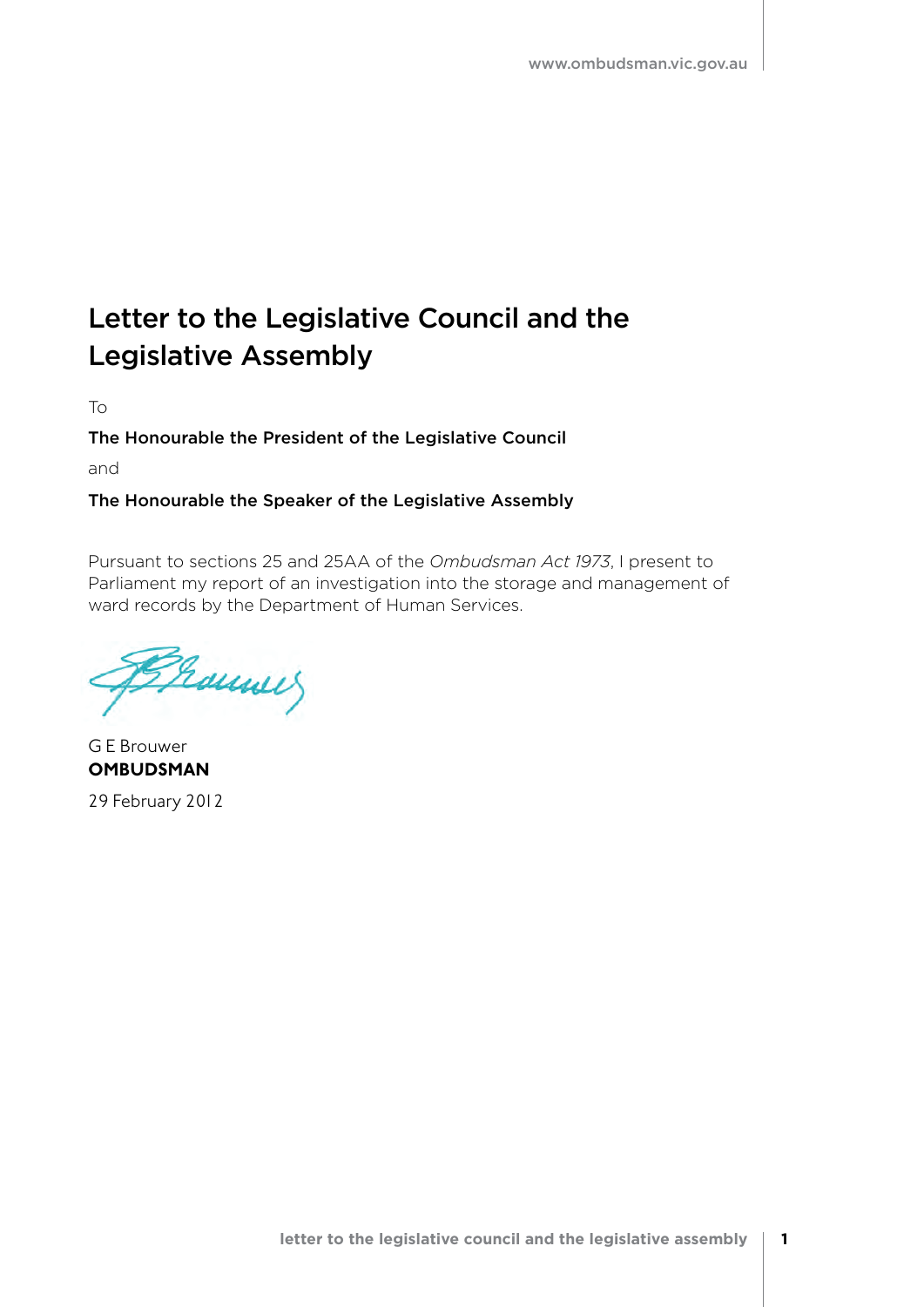### **Contents** Page

| Executive summary                                                      | 3  |
|------------------------------------------------------------------------|----|
| Background                                                             | 5  |
| Relevant legislation                                                   | 5  |
| Investigation                                                          | 7  |
| Who are wards of the state?                                            | 8  |
| Number of children placed in care by the State of Victoria             | 8  |
| Importance of records to the Forgotten Australians                     | 9  |
| Search for identity                                                    | 10 |
| Redress and claims for compensation                                    | 10 |
| The state of ward records                                              | 12 |
| Records held by the department                                         | 12 |
| Lack of knowledge about the content of documents held                  | 13 |
| Inadequate auditing and identification of records                      | 15 |
| Inadequate storage                                                     | 19 |
| Accessing records held by private/community organisations              | 20 |
| Impact on the family information networks and discovery service (FIND) | 23 |
| Family Information Networks and Discovery (FIND)                       | 23 |
| The challenges in locating ward records                                | 24 |
| The department's action to address the state of ward records           | 27 |
| Previous audits and reviews                                            | 27 |
| Current proposal to address record-keeping concerns                    | 28 |
| Conclusions                                                            | 30 |
| Recommendations                                                        | 32 |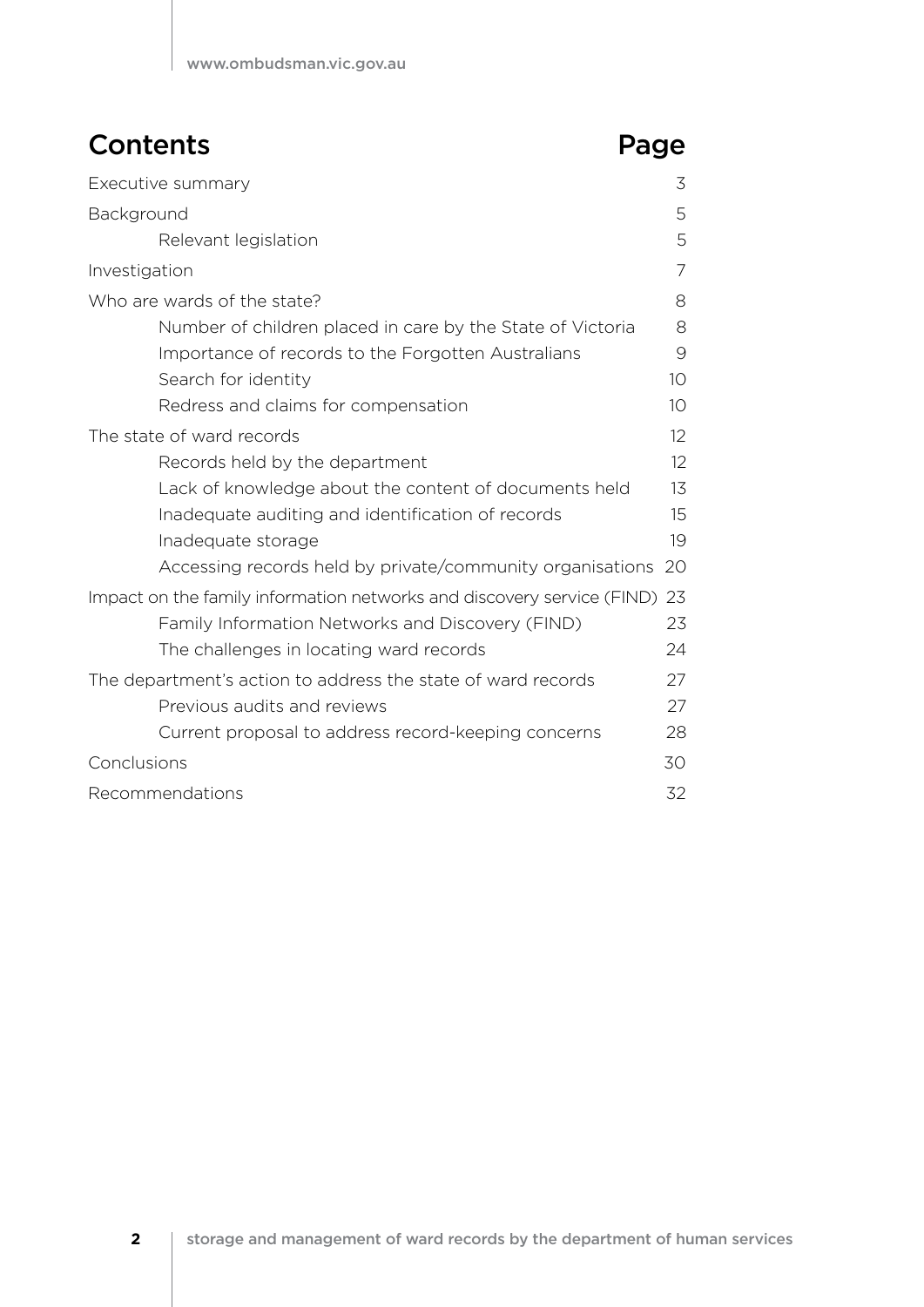### Executive summary

- 1. This investigation concerns the records held by the Department of Human Services (the department) relating to former wards of the State of Victoria.
- 2. Numerous reports over the last 15 years have documented the harm caused to many children held in care. Those reports have highlighted the need for former wards and children in the care of the state to have access to the records concerning their time in care, for emotional, medical, psychological, financial or legal reasons. In some instances, the existence of such records are the only means by which a former ward can reconnect with a sibling or parent from whom they were separated at childhood.
- 3. In July 2011 I received information from an anonymous source that there were a significant number of boxes containing records relating to former wards being held by the department in storage. The complainant said that the records in the boxes had not been formally identified or catalogued and that the department was not taking steps to address this issue. As a result of this complaint, I launched an investigation into the state of records concerning wards.
- 4. The department currently holds in storage around 80 linear kilometres of historical records stored in boxes at numerous locations.
- 5. The department has not inspected or indexed a considerable portion of these records. Accordingly, it cannot provide an accurate estimate of what portion of this total holding relates to wards of the state.
- 6. Despite having had the majority of these records in its archives for over 15 years the department has only indexed and catalogued records relating to 26 of the 150 plus years worth of records relating to wards and institutions it holds. The majority of these records remain in large part uninspected, unindexed and unscanned.
- 7. The department is paying nearly \$1 million a year to rent a facility that has been identified as being inadequate to store records, and has been subject to flooding and rat infestation.
- 8. The department is aware that private institutions hold documents relating to many wards of the state housed by them in the past. The department has advised that while it has contractual arrangements with a large number of these institutions they do not cover the storage and management of ward records.
- 9. The department's efforts to come to grips with its vast archive of documents have been piecemeal and ultimately unsuccessful.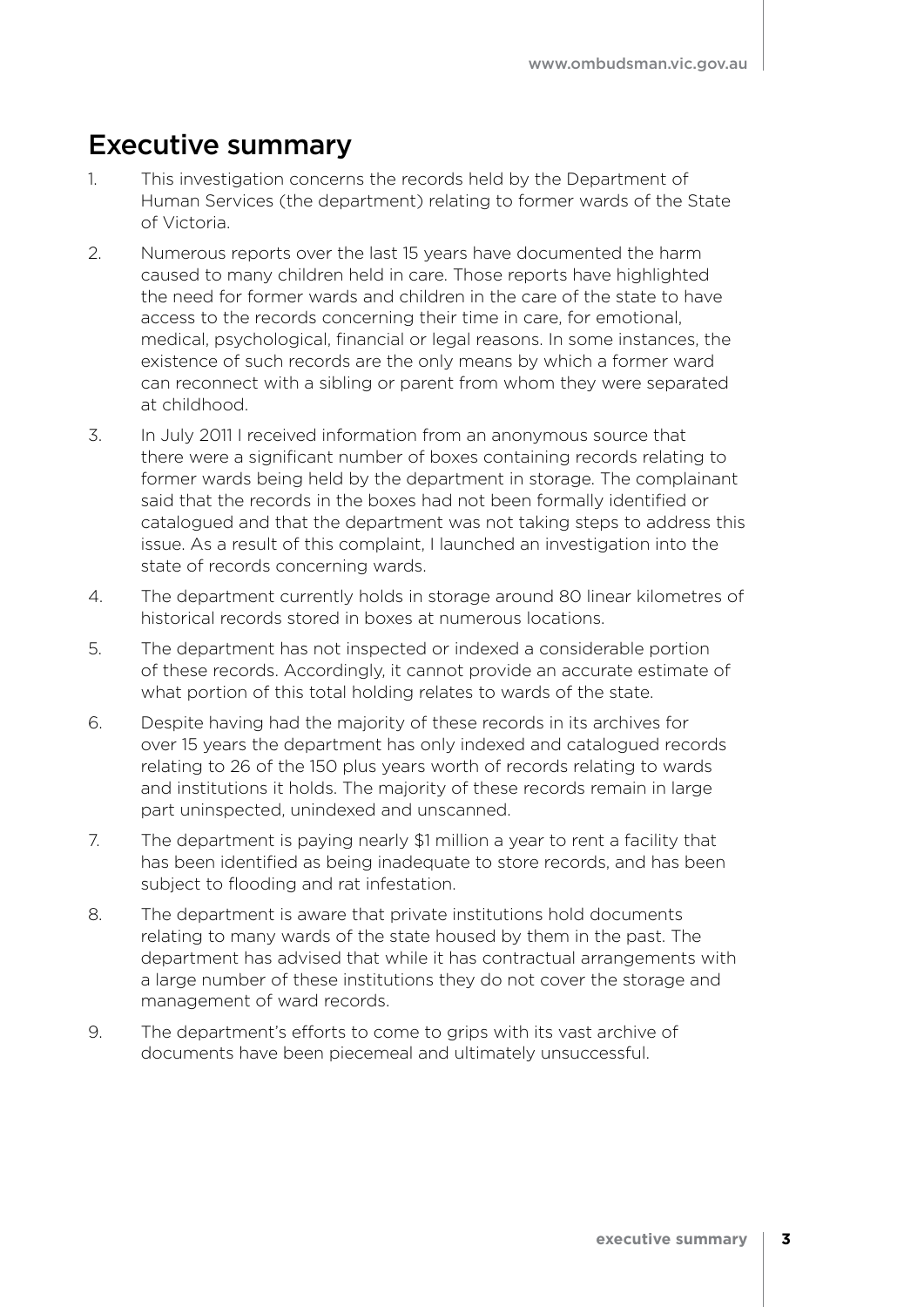- 10. My investigation identified one example where a collection that had been in the department's archives since 1990 had only recently been identified as containing numerous references to former wards. This collection of 48 boxes, which was thought to have contained only administration files, had been marked for destruction.
- 11. In just the first six boxes of this collection that have been examined to date, 2,744 references to individual wards and seven documents relating to the alleged abuse of wards have already been identified.
- 12. Another collection of 100 boxes of records discovered by the department in 2008, thought to relate to former wards and institutions, is yet to be examined due to resourcing issues.
- 13. My investigation identified that there are likely to be other similar collections amongst the large percentage of historical records held by the department that are yet to be properly identified and indexed. All the while former wards searching for these records are likely to have been told that they cannot be found or do not exist.
- 14. The department receives around 1,200 requests a year from former wards of the state and adoptees wishing to access records relating to their time in care.
- 15. Requests to the department for access to records are often not met because records are unable to be found. Some of these requests are made in urgent circumstances. An internal departmental report noted that in the three years prior to May 2011 approximately 21 per cent of all searches for records relating to Freedom of Information requests for former ward and adoption records resulted in no documents being located. In addition, many requests return minimal documentation relating to wards who were in the care of the state for many years, indicating that not all the relevant documents originally created have been found.
- 16. Witnesses told my investigation that as a result of the lack of indexing of these records the department cannot ever be confident that it has located all records relating to an individual ward from within its archives.
- 17. I consider that the department should take immediate action to ensure that it has a thorough understanding of the records it holds in its collection so that former wards can be assured that they have been provided with all the available information regarding this often traumatic chapter of their lives.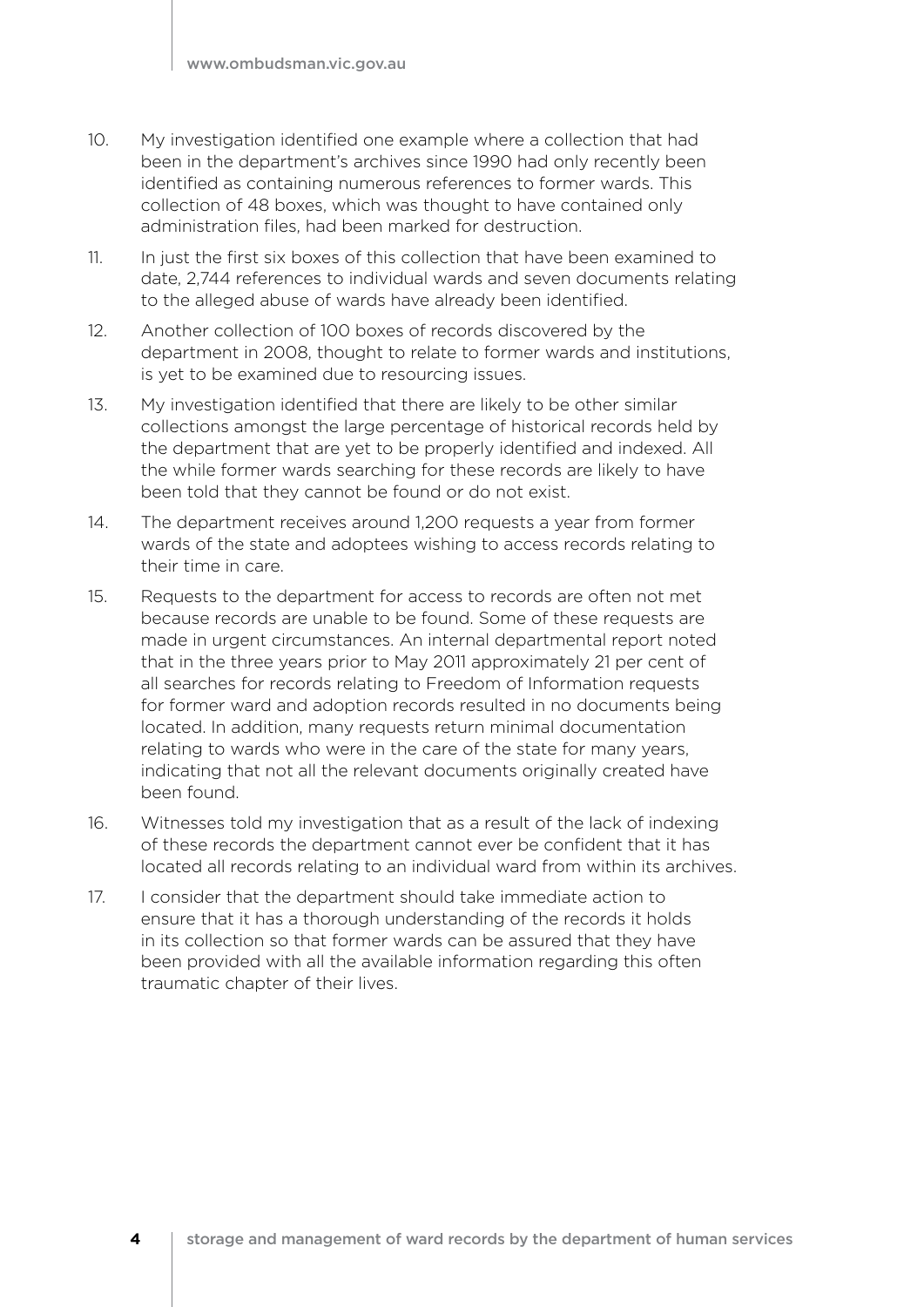### Background

- 18. My office has received a number of complaints over recent years from former wards of the state expressing frustration arising from their attempts to access their personal records relating to their time spent in institutional care in Victoria.
- 19. The issues faced by former wards have been the subject of a number of state and Commonwealth reviews and reports since 1997.<sup>1</sup> This has led to an increased public awareness of the neglect, abuse and lack of care experienced by many children in institutions, as well as the resulting challenges facing former wards and their families today.
- 20. Increasing numbers of former wards are seeking access to records relating to their time spent in care as a way to understand their past. Records are also important for gaining access to medical history, for reconnecting with lost family or for substantiating a criminal prosecution or claim for compensation when harm has been caused.
- 21. On 12 July 2011 my office received information from an anonymous source that there were a significant number of boxes containing ward records being held by the Department of Human Services (the department) in a storage basement. The complainant said that the records had not been formally identified or catalogued and that the department was not taking steps to address this issue.
- 22. I subsequently wrote to the Secretary of the department advising that I would be conducting an investigation on my own motion into the management and storage of records relating to former wards of the State of Victoria.

### Relevant legislation

- 23. The *Public Records Act 1973* is the primary legislation governing public documents and records management in the Victorian public sector. The Public Record Office of Victoria (PROV) and its head, the 'Keeper of Public Records', were also established under this Act.
- 24. PROV provides standards which contain mandatory principles for the management of public records within all Victorian government agencies. Relevant to this investigation is the *Storage Standard (PROS 11/01)* which states that public records must be stored using systems that enable the records to be retrievable. This standard states that the exact location of records and their contents must be known so that the records may be retrieved and accessed when required.2

<sup>1</sup> Such as the Human Rights and Equal Opportunity Commission report, *Bringing Them Home: The Report of the National Inquiry into the Separation of Aboriginal and Torres Strait Islander Children from their Families* (1997) Sydney; the Senate Community Affairs References Committee report, *Lost Innocents: Righting the Record, Report on Child Migration*, (2001) Canberra, Commonwealth of Australia; and the Senate Community Affairs References Committee report, *Forgotten Australians: A report on Australians who experienced institutional or out-of-home care as children*, (2004) Canberra, Commonwealth of Australia.

<sup>2</sup> Public Record Office Victoria, Issue Date: 25/01/2011, accessed via http://prov.vic.gov.au/wp-content/ uploads/2011/05/1101s1.pdf.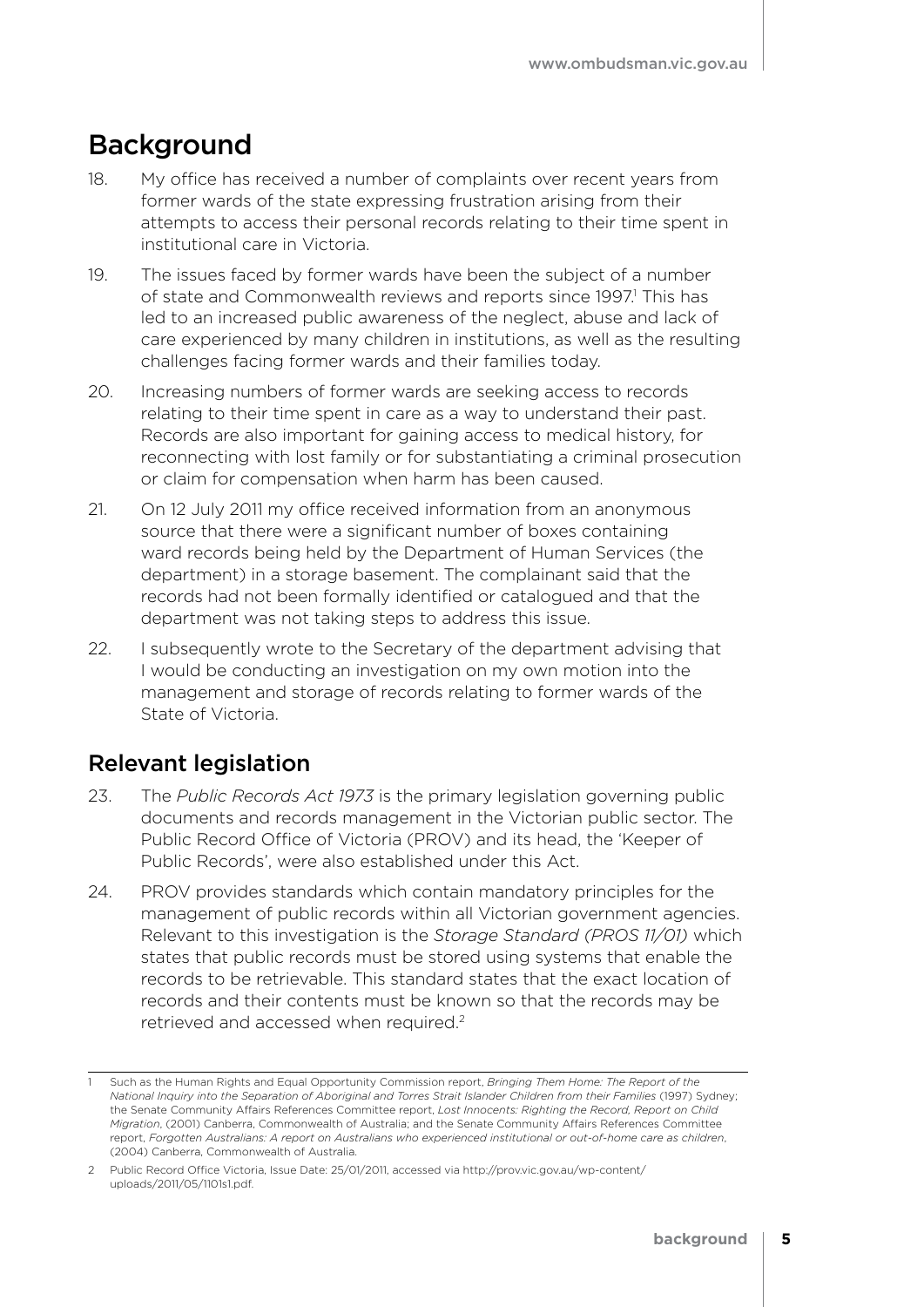- 25. Section 13 of the Public Records Act states that agencies have an obligation to carry out a program of records management which is in accordance with standards established by the Keeper of Public Records.
- 26. In her 2007 Advice Sheet, '*Crimes (Document Destruction) Act 2006 – Implications for government recordkeeping*', the Keeper of Public Records stated:

[L]egal discovery should not be impeded by poor document organisation making things hard to find. Documents should not become unavailable by virtue of being "lost in the system".

The *Evidence (Document Unavailability) Act 2006* reinforces the concept that it is every organisation's responsibility to have document management systems sufficient to the task of locating and providing evidence in litigation, and that inadequate document retention policies or document classification will not excuse the unavailability of documents in court.3

27. Freedom of Information legislation is also relevant to my investigation. The purpose of the *Freedom of Information Act 1982* is to increase the transparency and openness of government by providing an effective and prompt means by which documents held by public agencies may be accessed by citizens. Former wards seeking to access their records generally do so through the Freedom of Information process.

3 Public Record Office Victoria, Advice Sheet *Crimes (Document Destruction) Act 2006 – Implications for government recordkeeping*, 2007, page 8.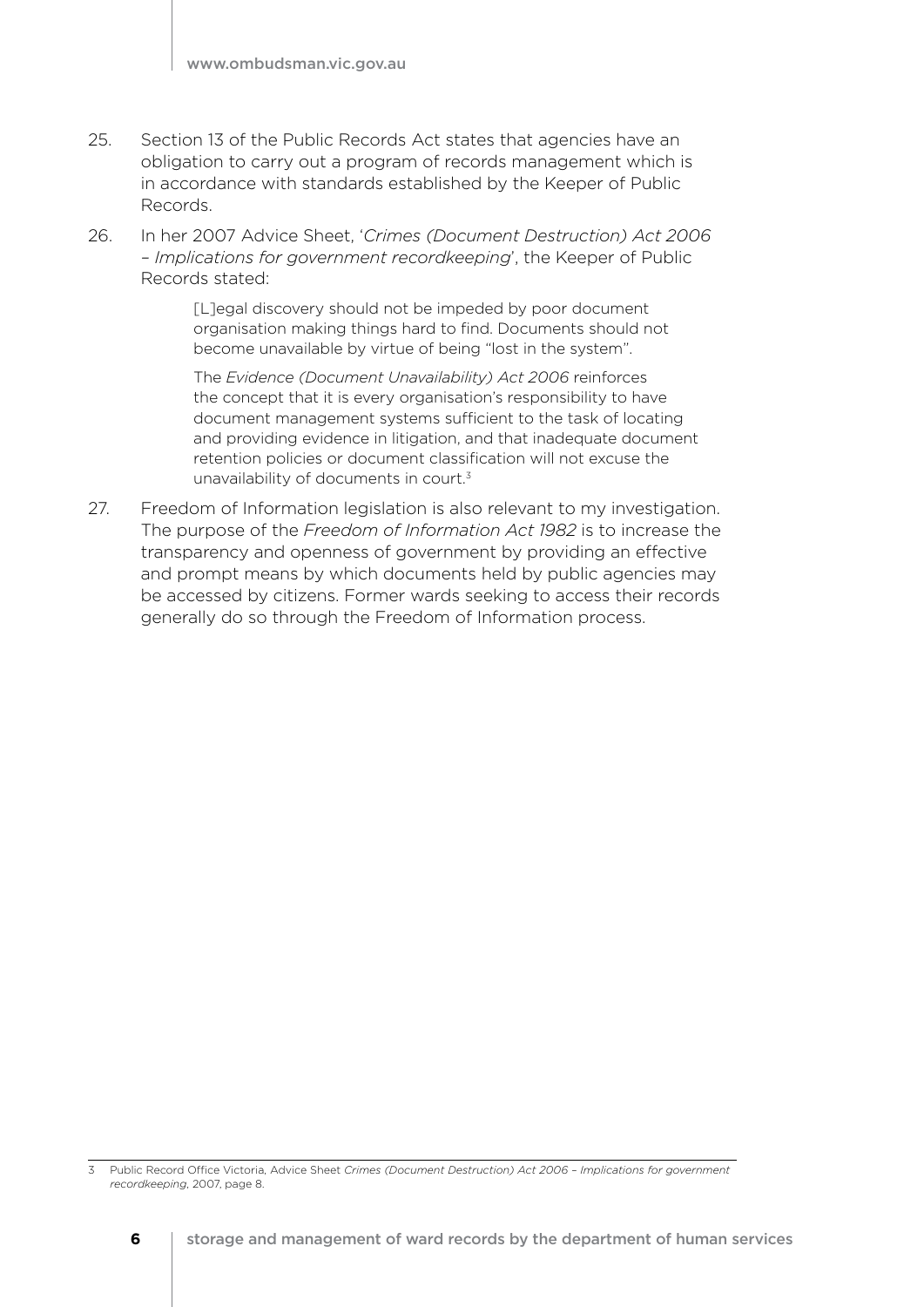### Investigation

- 28. In the course of my investigation seven people were interviewed voluntarily, under oath or affirmation. This included staff of the department, the Public Record Office of Victoria, and representatives of advocacy and support groups working with former wards. None requested legal representation.
- 29. My investigators conducted inspections of the department's record storage areas, including its main repository in the CBD and at the Public Record Office of Victoria in North Melbourne.
- 30. Material relating to record-keeping practices of the department; state and federal reports; and research led by the University of Melbourne 'Who Am I?' project team<sup>4</sup> were also reviewed.

<sup>4</sup> The research of the Who Am I? team investigates archiving and record keeping practices, and focuses on the organisation of the historical records of Victorian children's institutions, with the aim of supporting care-leavers in the construction of their identity.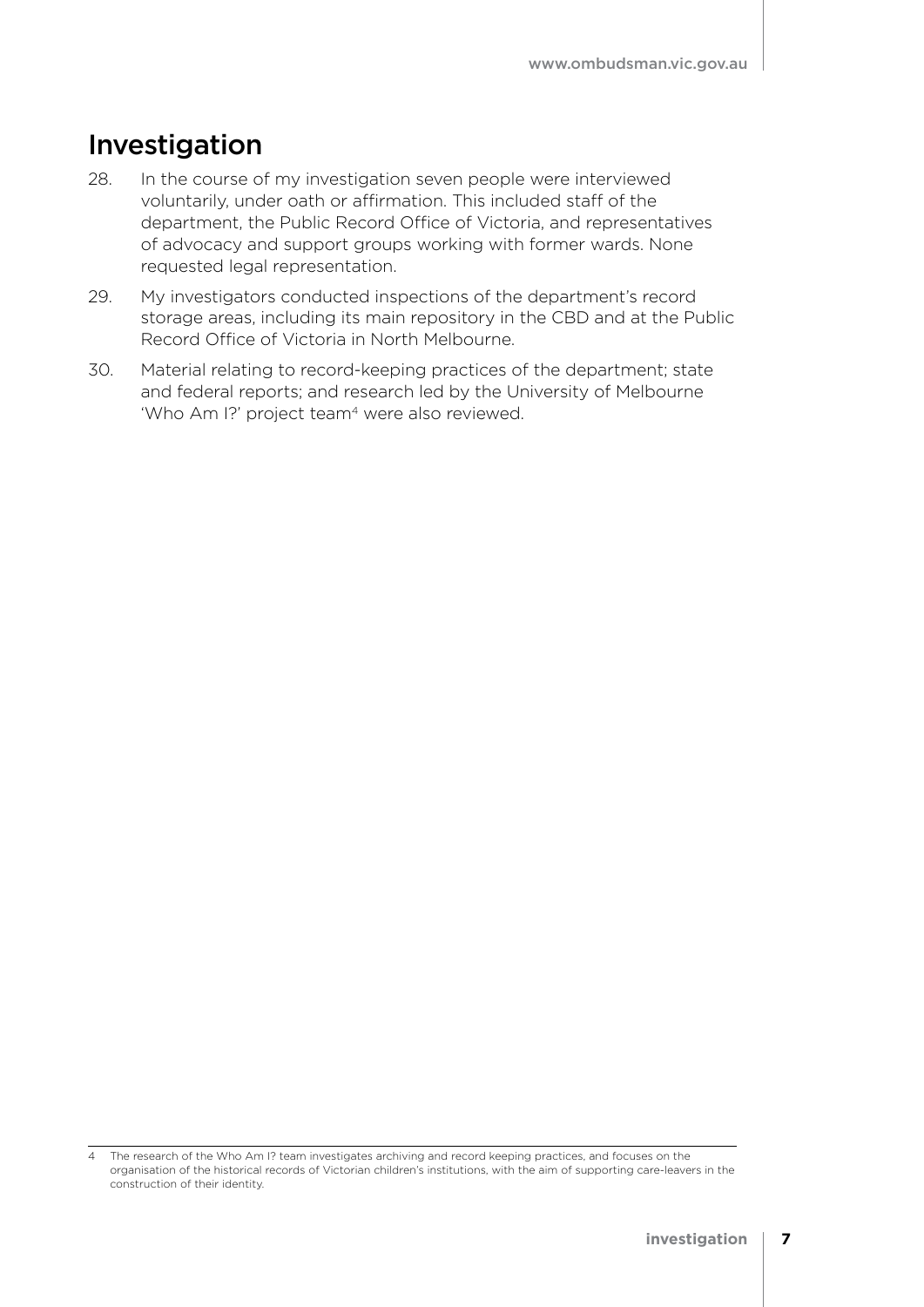### Who are wards of the state?

- 31. From the earliest period of Australian settlement, out-of-home care was required for children who were either orphaned or whose parents were unable to care for them.<sup>5</sup>
- 32. Children have been placed in the care of the state since 1864. The term 'ward' began to be used in 1887, as the *Juvenile Offenders Act 1887* and the *Neglected Children's Act 1890* established that all neglected and offending children before the courts would automatically enter into the care of the state.<sup>6</sup> Child migrants and Aboriginal children removed from the care of their parents would also have often become 'wards of the state'.
- 33. From the 1800s, institutions were most often relied upon to house children in need. There have been over 100 institutions in operation across the state that have housed wards in the last 150 years. Around 45 of these institutions were state government-run, whilst the remainder were private.
- 34. For the purposes of this investigation 'wards of the state' means children either in the direct care of the state or placed or funded by the state in private institutions.

### Number of children placed in care by the State of Victoria

- 35. The exact number of children whose care was managed by the State of Victoria is unknown.
- 36. The 2004 Forgotten Australians report<sup>7</sup> estimated that upwards of 500,000 children, Australia-wide, experienced care in an orphanage, home or other form of out-of-home care during the last century.<sup>8</sup>
- 37. In 2008 the department commenced a project in which reference cards for former wards were electronically audited, identified and scanned. The reference cards were introduced in Victoria in 1960 and continued until 1986, when this system was replaced. The department identified that it held records for at least 50,000 wards for the period 1960-86.
- 38. However, there are records for almost 100 years prior to 1960 that the department is yet to audit and catalogue fully.
- 39. The incomplete nature of the department's identification and cataloguing of its records was summarised in an August 2010 draft internal Business Case which noted that 'ward numbers before 1960 can only be guessed at …'.9

<sup>5</sup> Senate Community Affairs References Committee (2004), *Forgotten Australians: A report on Australians who experienced institutional or out-of-home care as children*, Canberra: Commonwealth of Australia, page 18.

<sup>6</sup> 'Pathways: Historical resources for people who experienced out of home 'care' in Victoria', website accessed prior to November 2011 at: http://www.pathwaysvictoria.info/biogs/E000175b.htm. From November 2011 the Pathways website converted into the Find & Connect Victoria website, accessible at http://www.findandconnect.gov.au/vic/.

<sup>7</sup> Forgotten Australians, *op cit*.

<sup>8</sup> Forgotten Australians, *op cit*, page xv.

<sup>9</sup> Department of Human Services, *Business Case Records Preservation & Digitisation Unit* (draft), 20 August 2010, page 12.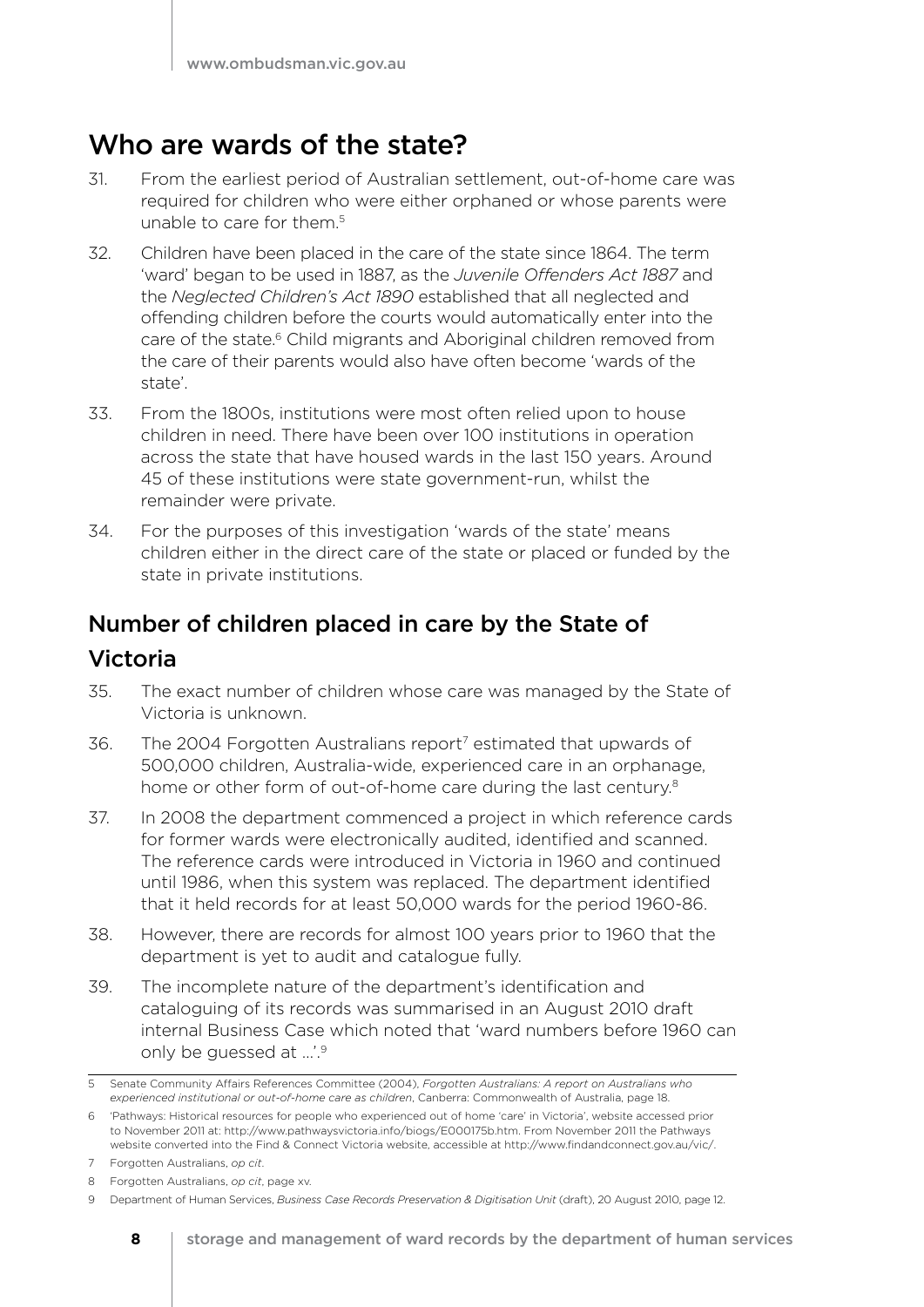- 40. A representative from the Public Record Office of Victoria (PROV) said that, based on the sequential numbering system used in the records it holds, as at January 1935, there had been around 62,500 wards of the state.
- 41. A records management specialist stated at interview that she estimated that there could have been up to 120,000 people that were deemed to be wards of the State of Victoria between 1864 and 1986.
- 42. To compound the uncertainty, my investigation also identified that there are still a number of active community service organisations, or 'past providers', that hold records relating to the care of children placed in private and church institutions. For example, one of these institutions, MacKillop Family Services, holds 115,000 records relating to children who have been in its care in Victoria. As many children in private care had their care paid for by the state, records held by private providers are likely to include records relating to former wards.
- 43. Since these records have not been inspected or indexed by the state, it is not possible to say how many wards are the subject of records contained in these private holdings.
- 44. My investigation also established that the State Library of Victoria also holds a small collection of records.
- 45. Based on the various estimates and my enquiries it is reasonable to conclude that there are likely to have been least 130,000 children who met the definition of 'ward of the state' of Victoria over the last 150 years.

### Importance of records to the Forgotten Australians

- 46. The 2004 Forgotten Australians report concluded that 'the cost to many individuals, families and society of the impact of time spent in institutional care is profound … the harm done to children while in care has resulted in harmed adults'.10
- 47. In 2009, then Prime Minister, the Honourable Kevin Rudd, issued an apology to Forgotten Australians and former child migrants, acknowledging the neglect and abuse suffered by many of the children placed in institutional care during the last century.
- 48. Almost all states and territories have issued apologies to children neglected or abused in state care.
- 49. The challenge faced by former wards wishing to access records in order to piece together their past is perhaps best summed up by the Forgotten Australians report:

The task faced by many care leavers to access records and recover their lost past is immense. Records may be scattered across a number of agencies, they may be in a poor state, lack indexes and directories and agencies do not have the resources to adequately assist care leavers.<sup>11</sup>

<sup>10</sup> *Forgotten Australians*, *op cit*, page 166.

<sup>11</sup> *Forgotten Australians*, *op cit*, page 282.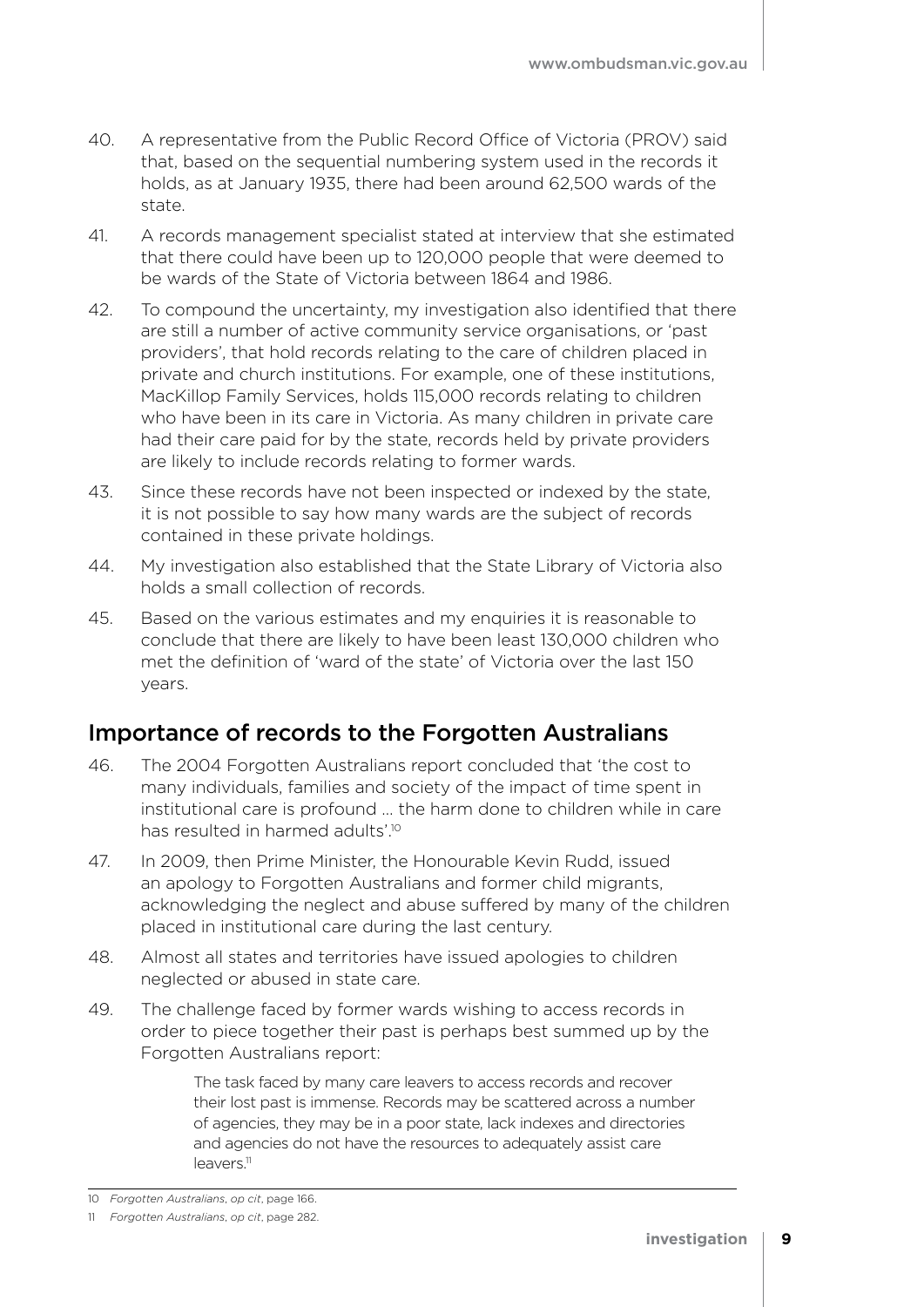50. Following the release of the Forgotten Australians report, \$26.6 million was provided by the Federal Government to the states and territories to establish a Find & Connect service to assist former wards to locate and access personal, family and historical records. The Find & Connect service will also provide access to counselling support services as they engage in this process. This funding does not however include an allocation to address the state and management of these historical records.

### Search for identity

- 51. The search for identity is crucial to care-leavers and former wards, many of whom have little or no information about their family and origin. Gaining access to personal records may reveal information about their parents and siblings. In many instances former wards lost contact with siblings at the time of being placed in care and it is only through access to their records that they are able to reconnect, often after decades.<sup>12</sup> Access may also be sought to information about the health of their parents as worries about possibly inherited health problems arise.13
- 52. At interview a former ward and member of the Care Leavers Australia Network (CLAN), an Australia wide advocacy and support group for care-leavers, spoke of the importance of accessing records. He said that for most care-leavers, the need to find their personal records is a matter of identity, of reconnecting with lost family, and for some, who had experienced abuse whilst in care, a matter of finding records in order to pursue litigation or compensation.
- 53. Representatives from support agencies interviewed during my investigation said that the former wards whom they assisted varied in age, from their twenties through to those in their nineties. They advised however that the most common age group of former wards searching for details of their past were persons in their sixties. Records for many of these people, born between the early 1940s and the early 1950s, would have been created before the introduction of reference cards in 1960. They are therefore likely to be held amongst the large collection of documents that have not been inspected, identified or indexed and therefore cannot be easily located by the department.

### Redress and claims for compensation

54. The Forgotten Australians report concludes from the evidence and submissions received that 'unsafe, improper and unlawful treatment of children was widespread'.14 The report states that procedures to protect children from abuse and neglect were insufficient or non-existent, and that evidence was received of children being systematically abused, 'either through omission of duty to protect children from abuse, or through direct emotional, physical and sexual abuse'.15

<sup>12</sup> This point is made in all three reports concerning children in care; *Lost Innocents, Bringing Them Home, and Forgotten Australians*, see footnote 1 for full citations.

<sup>13</sup> *Forgotten Australians*, *op cit*, page 255.

<sup>14</sup> *Forgotten Australians*, *op cit*, page 126.

<sup>15</sup> *ibid.*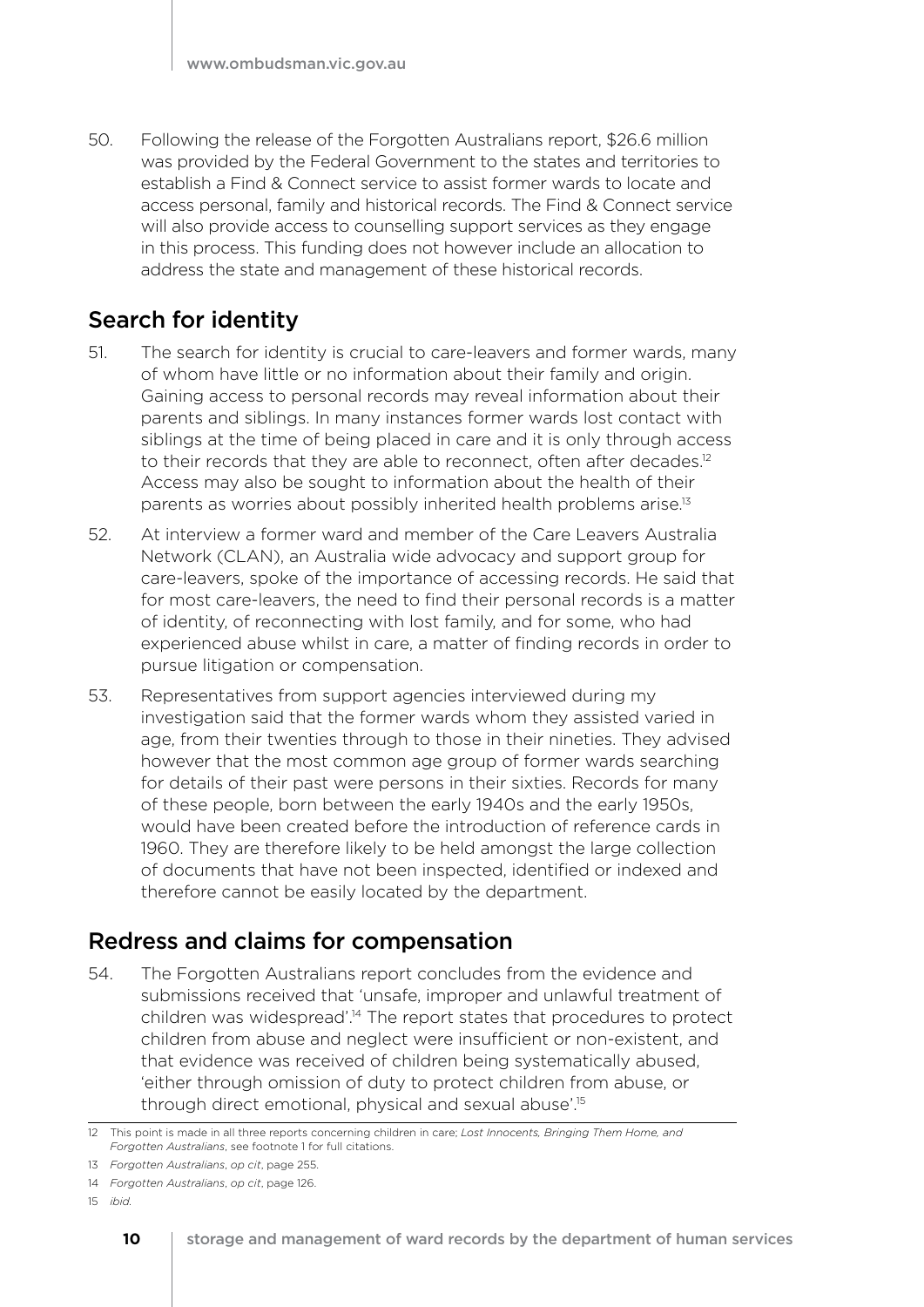- 55. As such, many wards seek records in the hope of finding documentation which supports their experiences of abuse in care, be it physical, sexual and/or emotional. In some instances this is seen as a means of validating what happened to them, whilst others seek such records in support of a claim for compensation against the state and/or the institution charged with their care.
- 56. Limited redress schemes have operated in Western Australia (2007 2011) and Queensland (2007 – 2008). Tasmania (2003 – present) is the only state whose scheme is still open.
- 57. Despite issuing an apology in 2006 the Victorian state government has not established a formal redress scheme for persons previously placed in their care.<sup>16</sup>
- 58. Requests for compensation from former wards of the State of Victoria are considered on a case-by-case basis and are directed to the criminal prosecution process. Former wards may also apply for compensation in a civil claim.
- 59. Given the burden of proof required to demonstrate such allegations in a criminal proceeding, the importance of historical records regarding a child's time in care cannot be understated. Additionally, the need for evidence to corroborate claims made in civil proceedings also highlights the significant role that records may play, and the difficulties that can arise when records are unavailable.

<sup>16</sup> Similarly, the NSW government issued an apology in 2005, but has not instituted a formal redress scheme.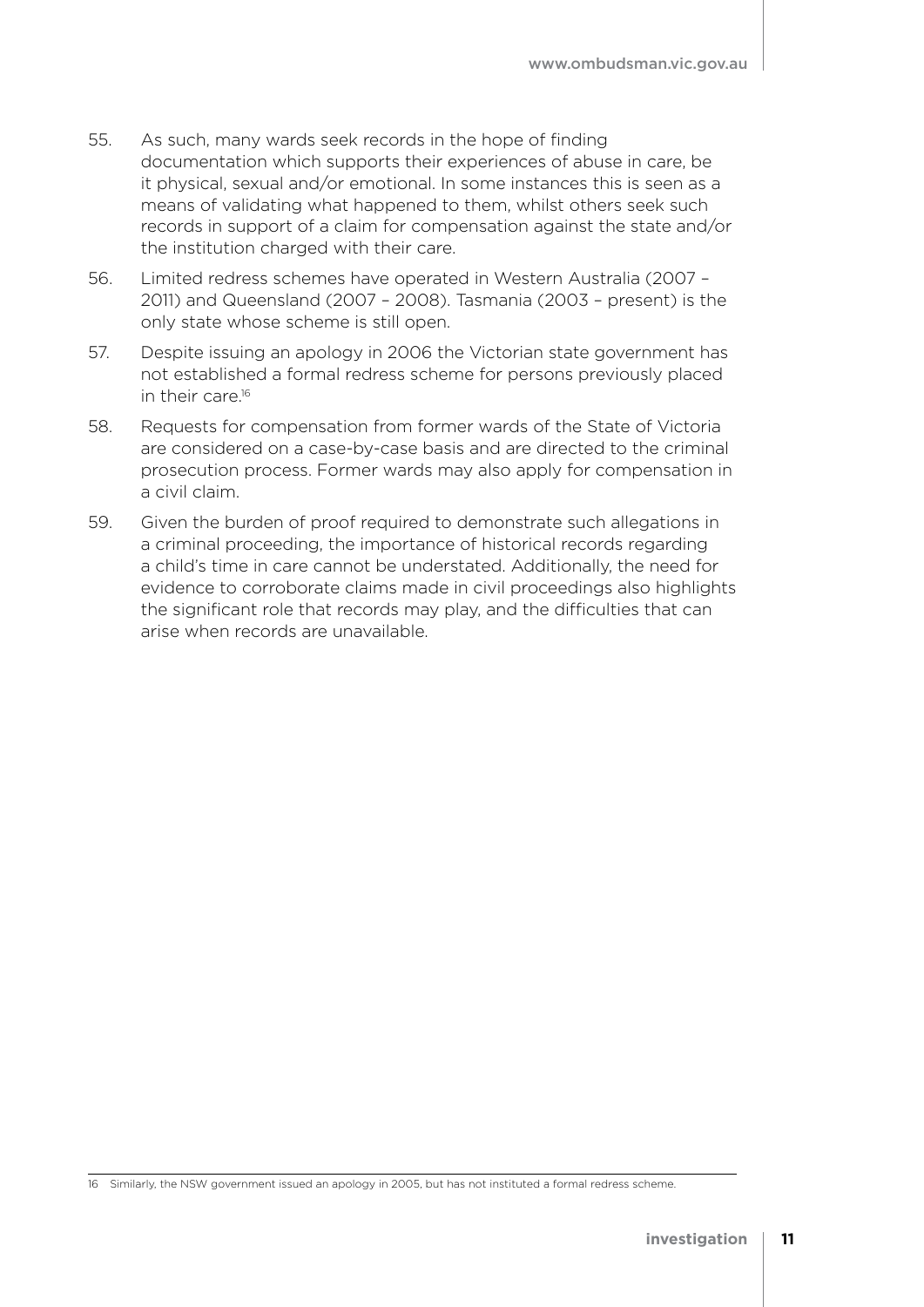### The state of ward records

### Records held by the department

- 60. The department currently holds in storage around 80 linear kilometres of historical records stored in boxes. This includes a large collection of records relating to former wards of the state and administrative files regarding the various institutions that were responsible for their care. The department also holds records relating to child migrants and aboriginal children who were removed from the care of their families and placed in state care.
- 61. These records are held in a number of storage facilities within inner Melbourne. Around 30 linear kilometres of records are held at a repository in Bourke Street, Melbourne. The following photograph provides an example of one of the 20 corridors of records stored at this repository.



### Figure 1 – Boxes of records held by the department

62. The majority of records pertaining to former wards held by the department relate to homes or institutions that closed a number of decades ago. Department staff told my investigators that in most instances the records from these institutions and homes were transferred to the department upon closure.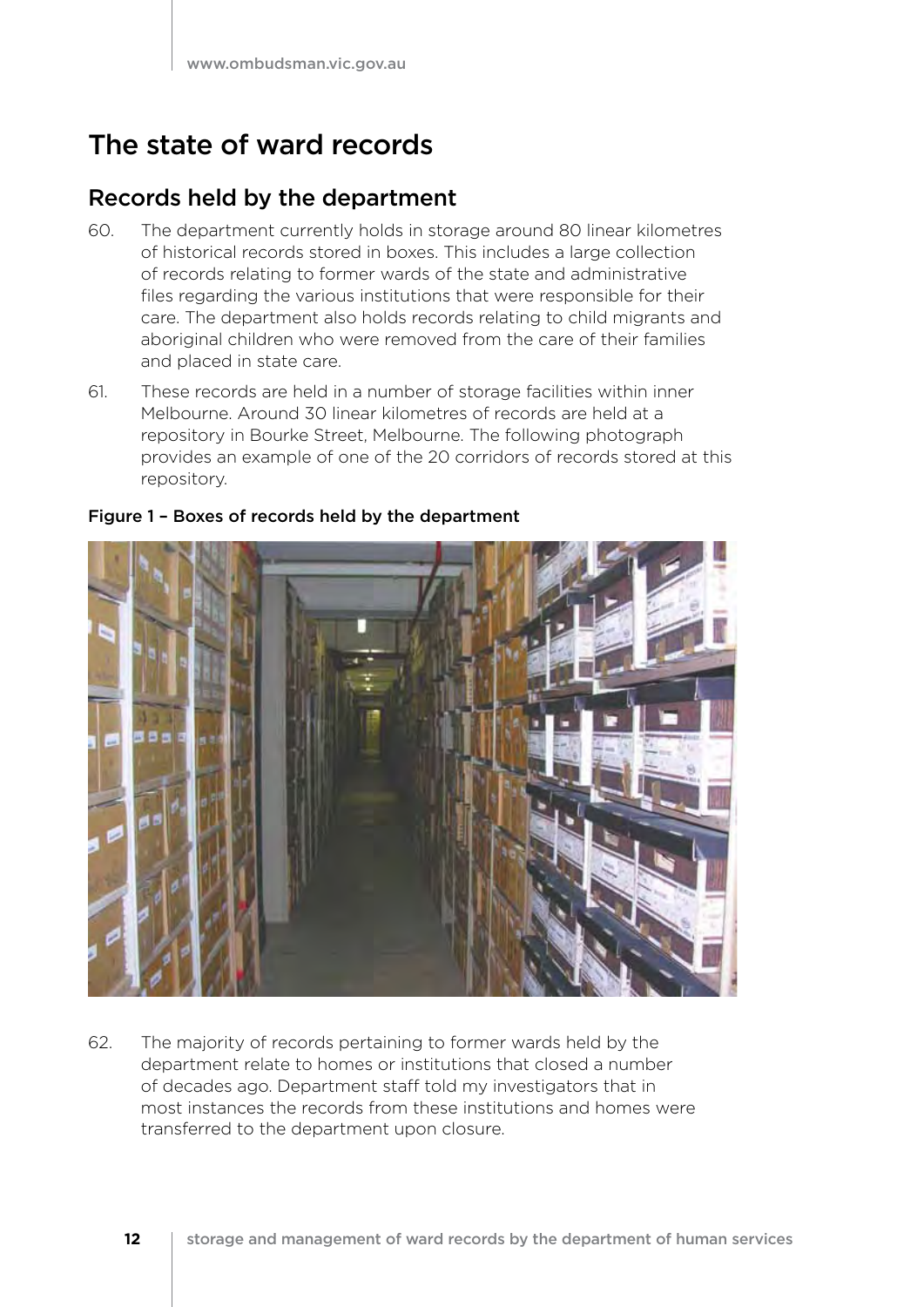- 63. Some 3,881 boxes of ward records are stored for the department by PROV. These records have been transferred to PROV for a variety of reasons since the early 1980s. The largest transfer occurred in 1996 as a result of the merging of the Department of Health and Community Services with the Office of Housing and Office of Youth Affairs into one entity, the Department of Human Services.
- 64. The vast majority of these records remain in the physical state in which they were originally transferred. They are generally hard copy files containing loose leaf papers of varying shapes, sizes and quality. Depending on their age, the documents are either handwritten, or typed.
- 65. Ward records are classified as 'Permanent Records' by PROV, and as such are to be retained as State Archives.17 Former wards may access their records via Freedom of Information processes but they are not open to inspection by the general public because of the personal and private information they contain. Under current PROV schedules these records only become available for general public viewing after 99 years.
- 66. Despite being held in PROV storage, the records, and their management and cataloguing, remains the responsibility of the department. My investigation identified that requests for access to the records stored at PROV are made by the department on a regular basis in order to respond to Freedom of Information applications and other requests. Requested records are transferred from PROV to the department, and subsequently returned.
- 67. This regular transferring of records was identified as a risk in a September 2010 internal departmental Business Case:

The continual retrievals and couriering of records between DHS and PROV poses another level of risk of possible loss or damage. These records could be easily indexed and digitized removing this risk and current overheads for both DHS and PROV.18

### Lack of knowledge about the content of documents held

68. My investigation identified an instance where an experienced member of the department's archives area had been assigned the task of scanning a collection of records contained in 48 boxes. This collection of records was originally thought to have only contained administration files relating to former institutions, which whilst of historical value, were not thought to relate to individual wards. The collection had been marked for destruction. It was only after an examination by the 'Who Am I?' project team that these records were identified as containing numerous references to former wards.

<sup>17</sup> Public Record Office Victoria Standard - PROS 06/12.

<sup>18</sup> Business Case DHS Digitisation and Preservations Unit 14 September 2011, page 11.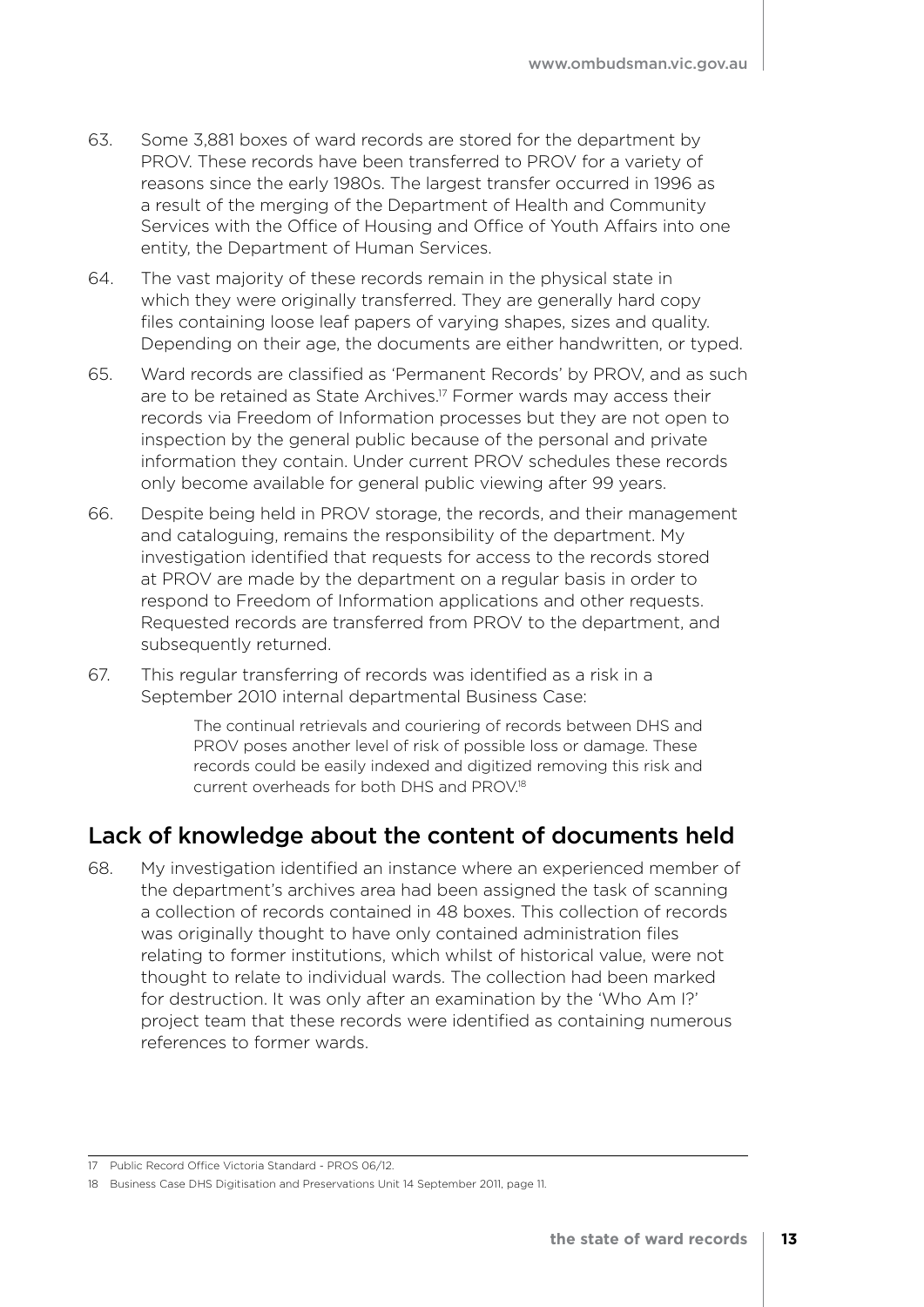- 69. This collection had been in the department's archives since 1990.
- 70. My investigators viewed a sample of these records during a site visit to the Bourke Street repository in December 2011. Amongst these records were documents relating to the investigation of sexual assault allegations made against a staff member of a former home. The documents contained details of the allegations, police statements of the wards involved, and the response of the relevant home and authorities.
- 71. Given the state of the records and the references to numerous individuals, it had taken the archivist nearly four months to scan and catalogue the contents of just six of the 48 boxes in the collection. My investigation was told that 2,744 references to individual wards and seven documents relating to the alleged abuse of wards had been identified in just those six boxes.
- 72. My investigators also identified critical incident reports (sexual abuse) from other homes amongst another recently discovered collection of former ward records.
- 73. In the course of my investigation my officers also established that a collection of former ward records had recently been discovered amongst a number of records marked for destruction by the department. The collection relates to the Tally Ho Boys Training Farm, an institution that closed in 1986. The 'Who Am I?' project team have noted that Wesley Mission Victoria (who ran Tally Ho) have 'next to no information' about this institution.19
- 74. Upon learning of this discovery my investigators enquired with the department as to how many requests for documents it had received relating to the Tally-Ho Boys Home, and how many of these had resulted in a 'no documents located' response. The department advised that its database was not capable of capturing and reporting on this information.
- 75. My investigation was also told by a senior staff member from the department's Information & Records Services that, despite the department's having become aware of this collection in November 2011, the boxes are yet to be appraised in any great detail owing to a lack of staffing resources in the Archival Services area.
- 76. At interview the senior staff member also cited the example of another collection of records relating to the Baltara Reception Centre, a state government-run institution for adolescent boys that operated between 1968 and 1992. The senior staff member stated that a collection of records regarding this home was discovered in the department's archives in around 2007-08. The senior staff member stated that due to resource issues, archives staff were still in the process of examining these records.

<sup>19</sup> Who Am I? Report, *Preliminary Survey of the Department of Human Services' child welfare records and archival systems*, July 2011, page 6.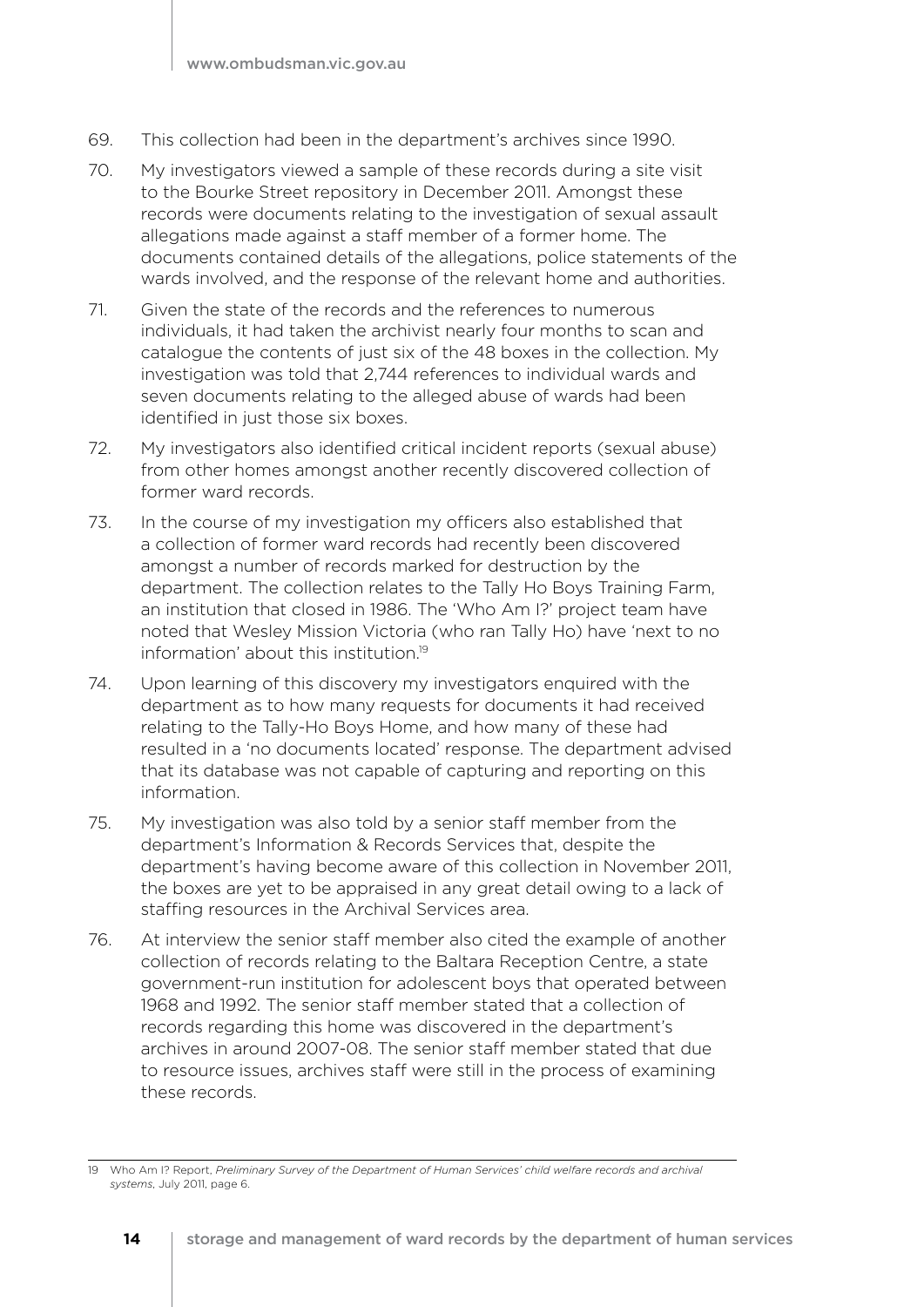77. In response to my draft report, the department clarified its records destruction processes as follows:

> Prior to any destruction activity, records are fully reviewed in accordance with departmental procedures and Retention and Disposal Authorities approved by PROV. In this process such records would therefore be correctly identified as permanent and subsequently transferred to PROV.

### Inadequate auditing and identification of records

- 78. As discussed earlier in this report, the department has identified and electronically catalogued around 50,000 reference cards relating to former wards of the state between 1960 and 1986 within its archives at its Bourke Street repository, and at PROV. The reference cards were used to record a unique identifying number that was assigned to a ward of the state upon their entry into the system.
- 79. Whilst witnesses said that this project has been an important step in assisting with the more systematic and targeted search for ward records, my investigation identified that the cards themselves are only a starting point.
- 80. The cards refer archivists to a number of historical handwritten registers, which in turn point to boxes and files that have often remained untouched since the closure of an institution.
- 81. In a draft internal Business Case, dated 14 September 2010, a departmental archivist estimated that there were 250-300 of these manual registers going back to 1919 alone.
- 82. The following photographs provide an example of some of the registers held that are still being used by the department today in the search for records held in its repositories. The registers detail admissions of state wards (there are also registers for other agencies such as hospitals). All of these registers are handwritten. The registers in these illustrations relate to records from the early 1900s to the 1940s, however the department has others dating back to the 1800s.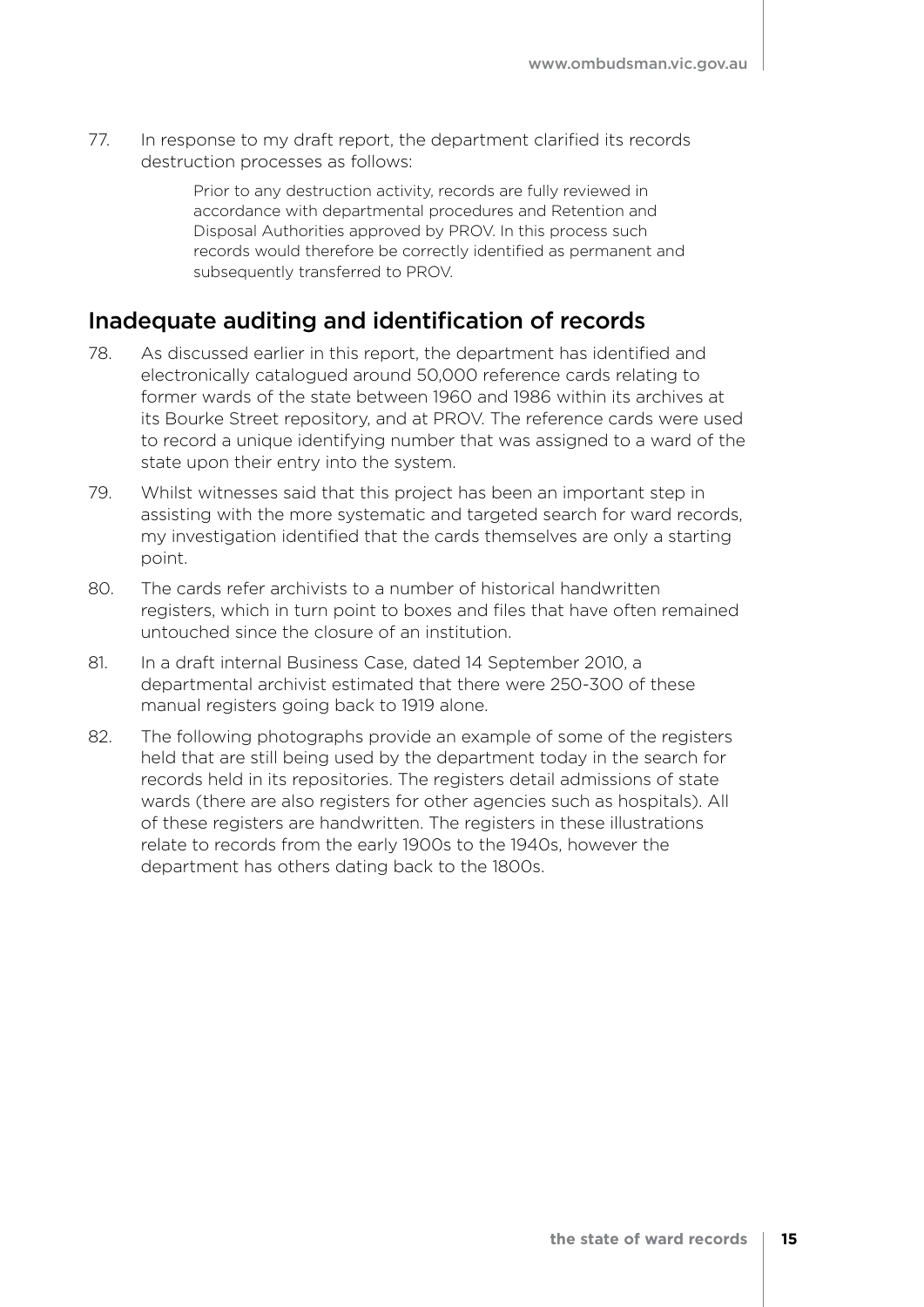

Figure 2 – Historical registers held by the department

Figure 3 – Historical registers held by the department

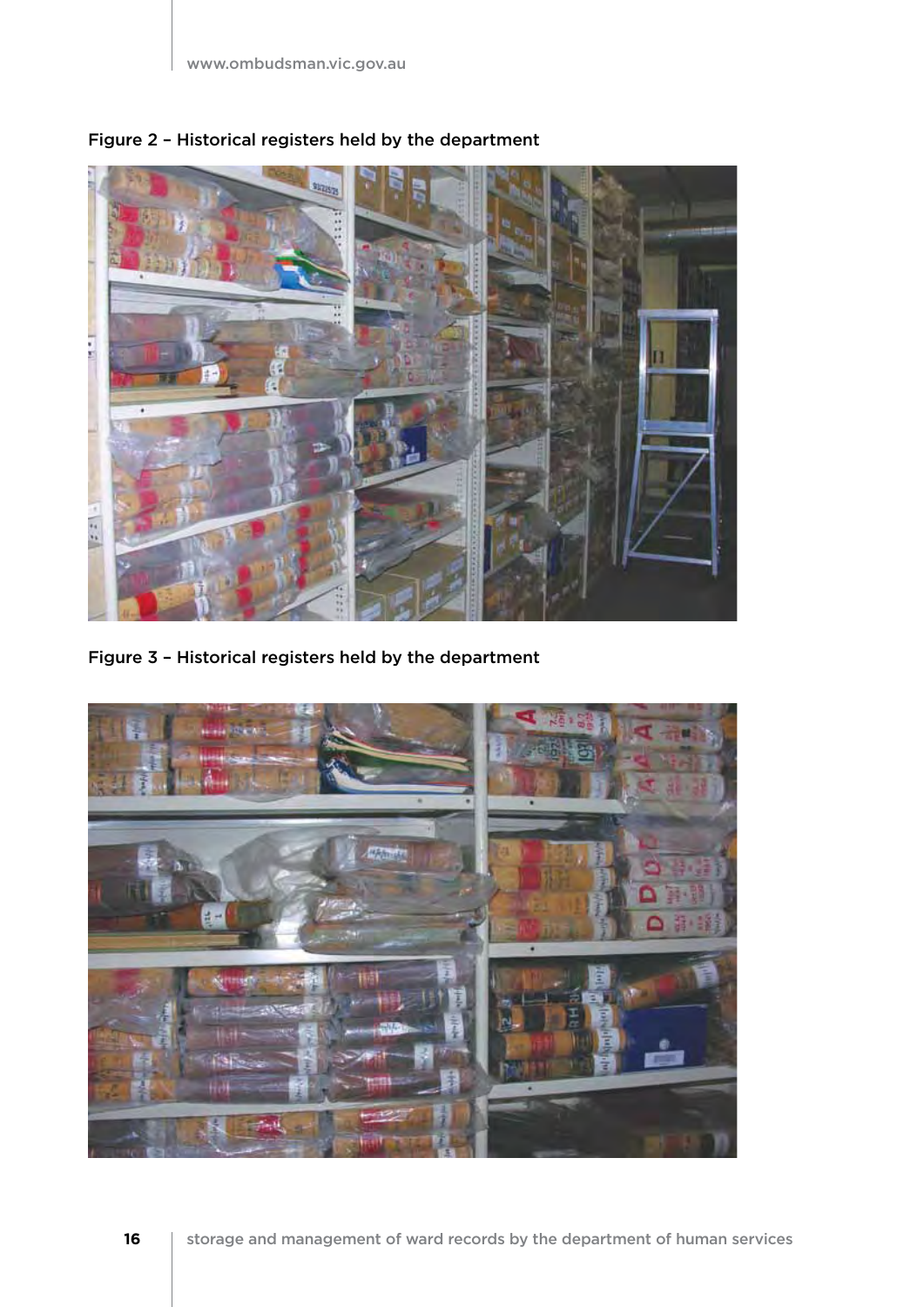- 83. Staff at the department and at PROV said that the reference cards in themselves can be misleading as different institutions and government program areas often used their own reference numbers for individuals. As a result, a ward's reference number could have changed after they entered the system, and a search against one number would not necessarily reveal all relevant records.
- 84. Witnesses also said that it was not uncommon for the reference numbers assigned to wards of the state to have changed a number of times during their time in care. These changes in numbering would occur for various reasons, including:
	- changes in the department's information systems,
	- a ward being assigned a new number upon reaching age 14 (this reflected changes in legislation which defined those aged under 14 as a child and those between 14 and 21 years of age as a young person), and
	- a ward moving into different divisions of the department (as it then was) such as from the Youth Welfare Division to Probation and Parole.20
- 85. A departmental Business Case in May 2011<sup>21</sup> highlighted a number of examples of the effect of its inadequate record-keeping practices on attempts to fulfil requests from former wards for access to their records. Below are two case studies outlined by the department in that document.

#### Case study 1

Four siblings entered the system at the same time, each sibling was given consecutive identifiers at the time of entry, yet one of the sibling's files was unable to be located using the original number. When this file was recovered some years later, it had been renumbered and the other sibling files were not. The new number was not cross referenced with the original entries making it impossible to locate the record using the only known details provided by the client.

The DHS tendency to renumber client (and administrative records) to accommodate systems will continue to cause this type of complaint while supporting both hardcopy and softcopy records for the one client.

Another Ward record was recently found registered and located as a Mental Health file. In this instance the record is now split across two departments and it is unclear which department has ownership. There is concern that this could be only [one] of many.

<sup>20</sup> Department of Human Services document, titled Detailed – Records, dated 26 October 2004.

<sup>21</sup> Department of Human Services, *Electronic Document and Records Management System Business Case*, 6 May 2011.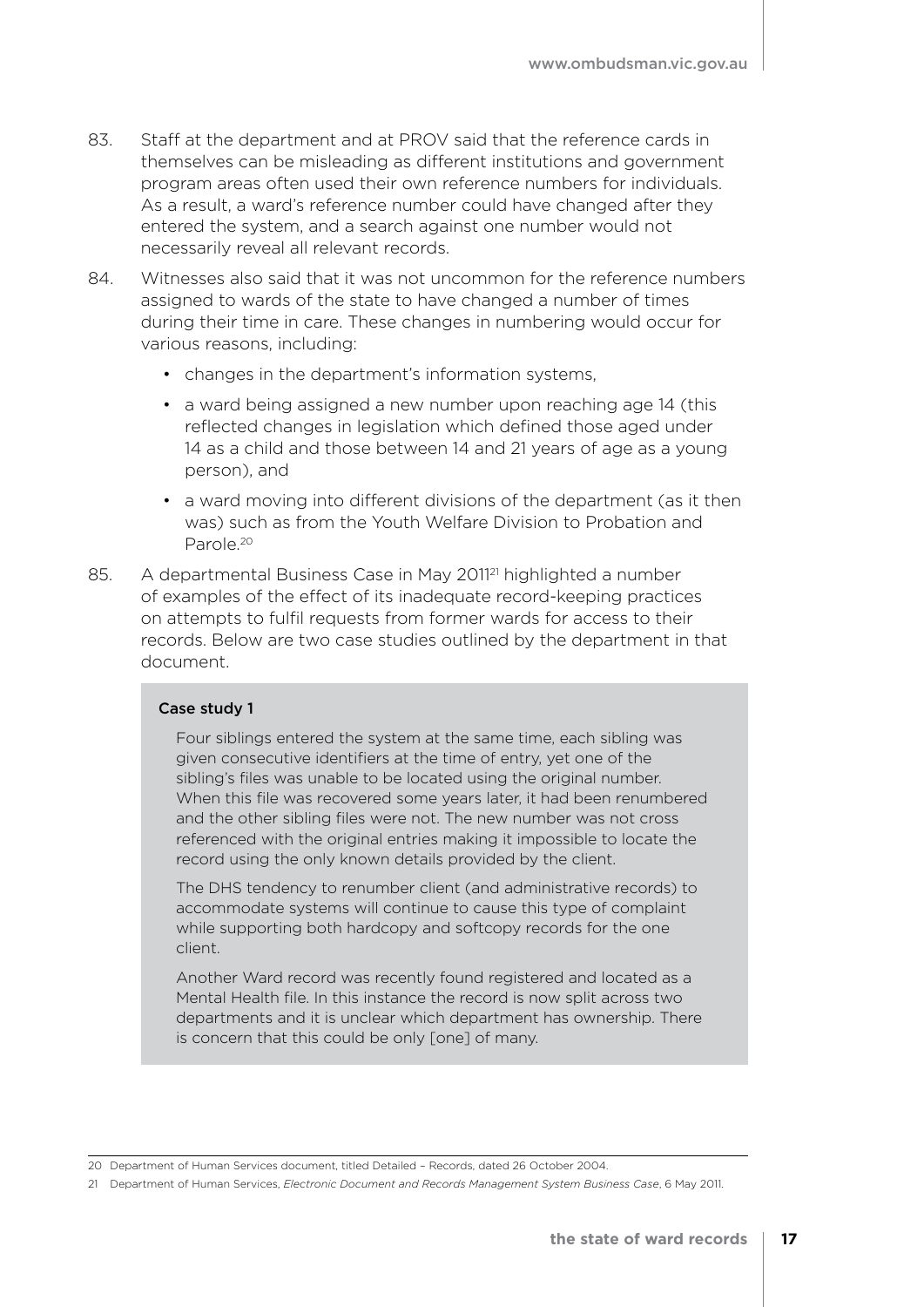#### Case study 2

One client had been trying to access her file for over 25 years and complained to the Ombudsman after her last attempt was successful. The indexing of former ward records as part of the RMIS [Records Management Improvement Strategy] indexed this client's record from a box where her record had been wrongly filed some 30 years prior. The RMIS project simply captured box contents to the box irrespective of whether it was [the] right or wrong box; as a result captured all miss filed [sic] records making them easily retrievable.

In this instance DHS were a bit late, the client in question once having her file was able to track her family and found that her father had passed away after years of trying to reconnect with her.

- 86. My investigation also identified that the department's failure to adequately inspect, audit and index the historical records in its collection is also having an effect on its destruction schedules. A senior staff member of the department's Information & Records Services estimated that approximately 40 per cent of the records currently held in the department's archives are now at an age where they could legally be destroyed. The staff member said however that, as the department did not know what was actually contained within these boxes, these records remained in storage.
- 87. Additionally, my investigation identified that the department is paying in excess of \$460,000 per year for additional commercial storage of records<sup>22</sup>, including one provider's holdings of some 76,960 boxes or 14 kilometres worth of records. While these records are not thought to relate to wards there are similar issues with regards to the department's knowledge of their exact contents.
- 88. The department has confirmed that only 35,707 of these boxes, less than half the total amount, have been registered onto the department's computer system, TRIM. Of these 35,707 boxes, only 15,043 have been reviewed to determine their retention status (which establishes when they may be destroyed). However the department has stated that, as the 'accuracy and reliability of the sentencing of these records is questionable', they are yet to be destroyed and as such remain in storage.
- 89. The remaining 41,253 boxes have no contents listings and have not been entered on TRIM. As a result their contents are unknown and the department is currently unable to determine whether they need to be retained or can be disposed of.
- 90. At interview a senior staff member of the department's Information & Records Services said that potentially up to 90 per cent of these records could be destroyed, but this was not occurring as the records had not been reviewed and processed according to appropriate retention and disposal schedules.

<sup>22</sup> *ibid*, page 15.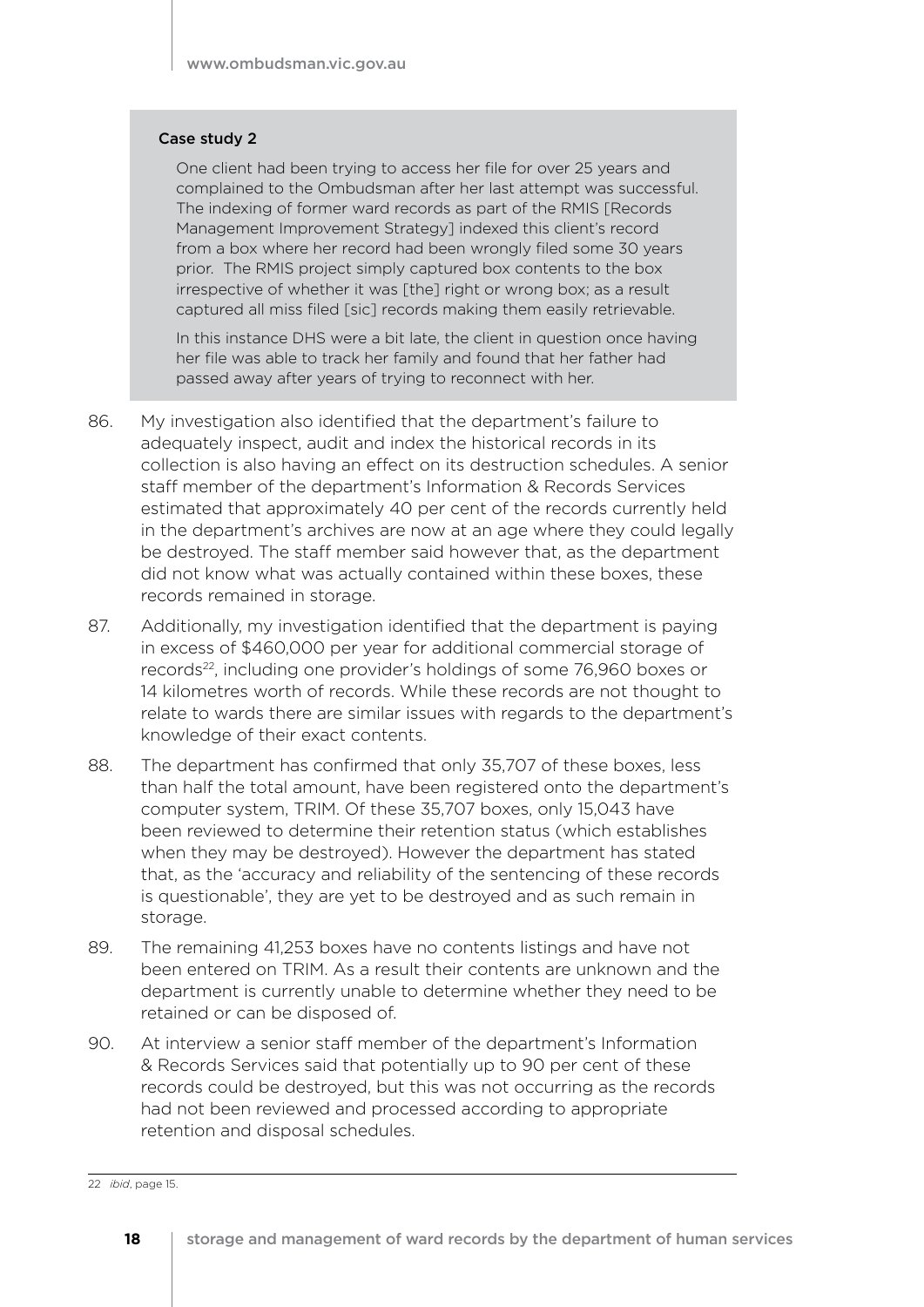91. The lack of auditing and indexing of this large collection of records means that valuable storage space is being occupied by records that may be legally destroyed.

### Inadequate storage

- 92. Staff at the department and at PROV said that they had concerns regarding the adequacy of the department's records repository in Bourke Street, Melbourne. They described a number of risks to this collection of records, including inadequate fire protection systems and ventilation and a rat infestation. They also said that the lack of a cooling system in the repository means that staff could not search for records for more than one hour at a time on hot days.
- 93. The department has since advised that it is only one level of the building which does not have a cooling system, and this is only accessed 'from time-to-time'.
- 94. The May 2011 Business Case noted that the risk posed by not having electronic copies of hardcopy records was a real one:

Some records were damaged by water and not found for a couple of weeks, where a [*sic*] 1000 legal files were in a compactus that had water dripping through it. The records concerned were sent off site for restoration by a private company. Without document level registration content could not be easily identified.

Since 2006 this has become a regular occurrence at both 50 Lonsdale Street and the repository at Bourke Street. The cost to restore the records is per sheet and this has occurred on at least 3 other occasions.23

- 95. The risk of damage to documents is heightened in the case of the historical records examined by my investigation, some of which date back over 150 years and are extremely fragile.
- 96. Despite these inadequacies the department is paying nearly \$1 million a year to lease the Bourke Street site. This facility is also near full capacity. The lease is due to expire in 2016, and no suitable replacement site has yet been identified.
- 97. Whilst the storage environment at PROV is superior to that of the Bourke Street repository, the fact that these records remain in the condition in which they were transferred in the 1980s and 1990s means that they too are in need of conservation. Staff at PROV said that many of these files are over-packed in boxes which are not the required 'acid-free' material and this could increase the speed of their deterioration.
- 98. While PROV is storing these records, their management remains the responsibility of the department.

<sup>23</sup> *ibid*, page 34.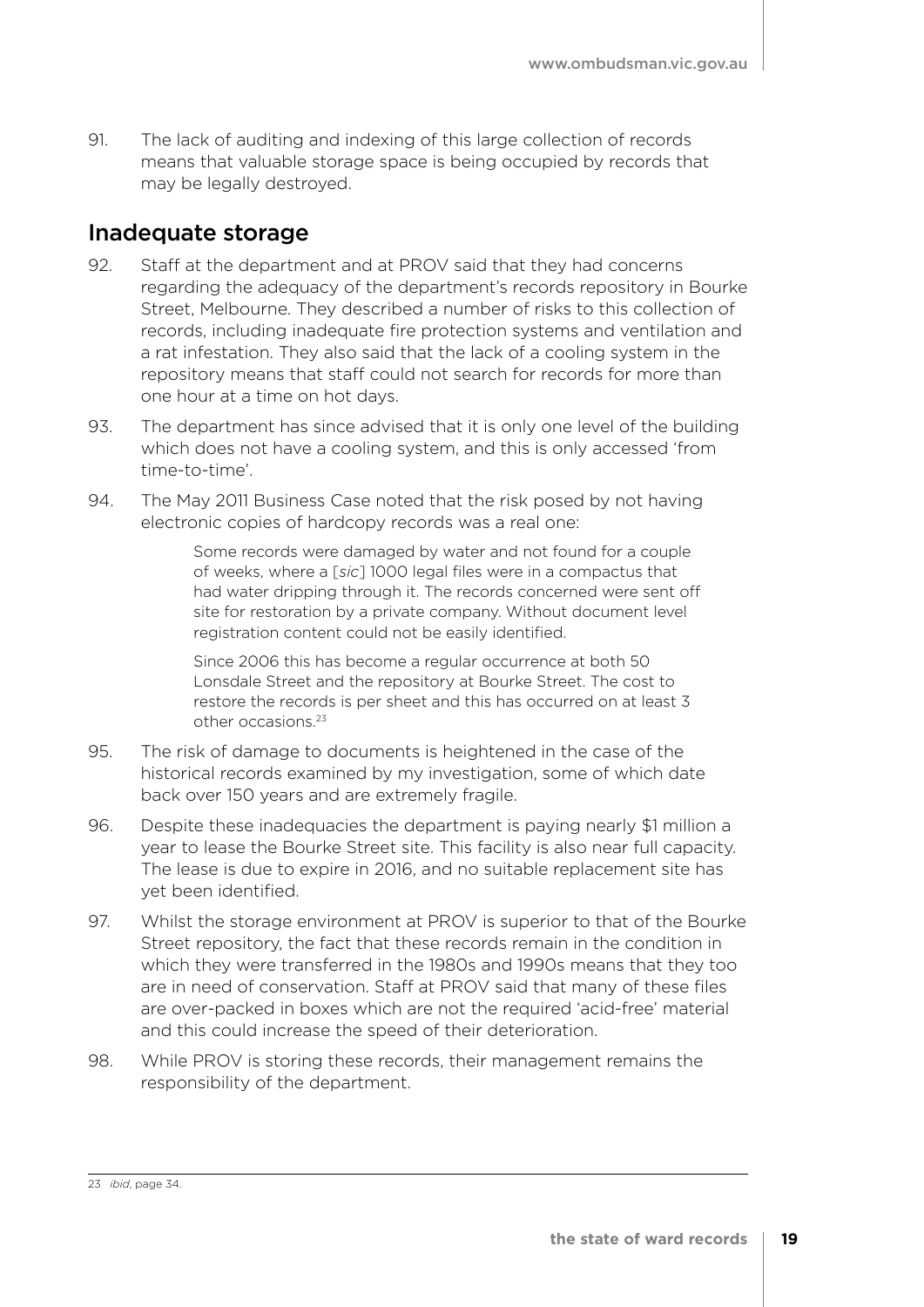- 99. At interview a Senior Collections Advisor at PROV confirmed that these records were indexed by the department prior to their transfer to PROV. He said that the indexes identify file numbers but not names and that there were some missing records within these collections.
- 100. The Senior Collections Advisor also confirmed that PROV would be unwilling to take on the ward records still held by the department, unless they were adequately indexed and prepared for long term storage.
- 101. My investigation identified that the transferring of these historical records between PROV, the department's archives area and other regions and program areas can also often be problematic. This issue was highlighted in the May 2011 Business Case, an extract of which is provided below:

As of the 1 March 2011 there are 299 permanent records that have not been returned to the Public Records Office. They are overdue from between 2001 and 2011. Many of these records have been outstanding for a number of years despite numerous attempts to recall them. Business Units have changed, staff have left and records have been either passed on or held in containers unknown to the unit.24

### Accessing records held by private/community

### organisations

- 102. Over half of the more than 100 homes and institutions that housed children in Victoria over the last 150 years have been privately owned and operated. The vast majority of these homes were managed by religious organisations.
- 103. It is common for a former ward of the state to have been placed at a number of homes, both state and private, during their childhood. My investigation was also told of instances where a child may have been placed in a private home by their family, only for their care to have later been taken over by the state. In most instances the child remained in the private institution, but became a ward of the state from that point.
- 104. Most of these institutions have long since closed down. My investigation identified that there were a number of different approaches to the management and storage of records held by these institutions upon their closure, such as transferring them to the department or to another institution usually with the same denomination.
- 105. In other instances the preservation of the records was not given the same priority. My investigation received anecdotal reports of entire collections of records having been destroyed, lost, and even turning up in someone's garage.

<sup>24</sup> *ibid*, page 18.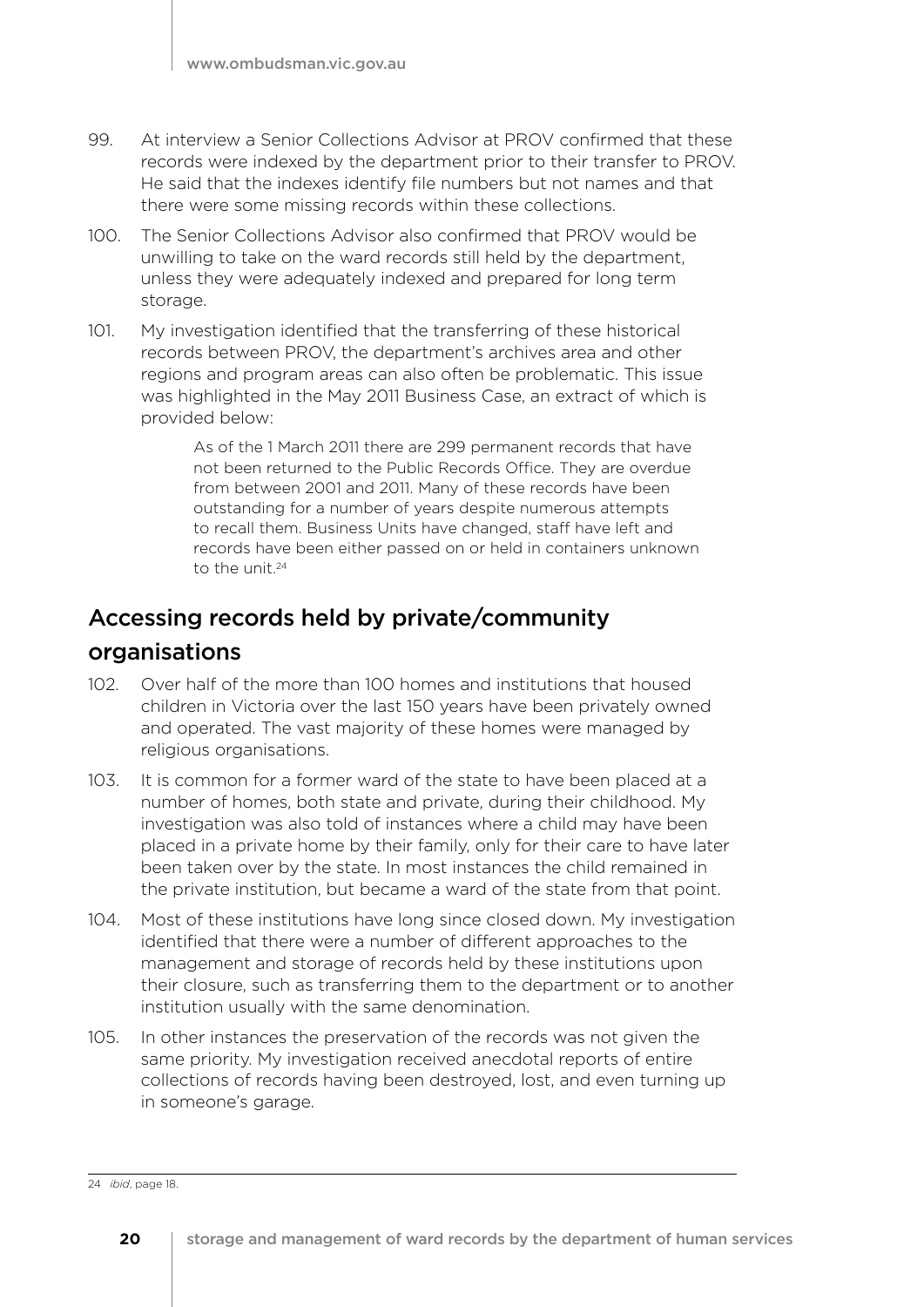- 106. An example of a community organisation still holding records today is MacKillop Family Services. MacKillop Family Services was established in 1997 to continue the services (foster care, residential care and specialised home-based care services) to children, young people and families previously undertaken by the Sisters of Mercy, the Christian Brothers, and the Sisters of St Joseph. My investigation identified that MacKillop Family Services holds around 115,000 records, and that these would include files relating to people who were considered wards of the state.
- 107. At present there appears to be no formal requirement for the department to assume any responsibility for the records held by these past providers that relate to children who were wards of the state. While many of these organisations are under a contract with the department in terms of the current services they provide, their contractual obligations with regards to record-keeping do not relate to historical collections.
- 108. At interview a senior staff member within the department's Family Information Networks and Discovery (FIND) area stated that, upon receipt of a request for personal records, a search of the department's databases and/or the Pathways website (now Find & Connect) will often show that the applicant was in fact a 'care-leaver' housed by a private provider.
- 109. The senior staff member stated that in these instances the department directs the applicant to the private agency that they believe holds the records, but that there is a large variation in the standard of recordkeeping and accessibility across these past providers. The senior staff member gave the following example at interview:

... we know that there should have been a sizeable file with [a community service organisation] in the eastern suburbs, but when he [an applicant] approached them, they said, "Well, we don't have the resources to actually look for the file."

And in this case, you know, it had come up to me and I was contacting basically the manager of that agency saying, "You need to locate this file" and they're going, "it's in the basement, nothing's catalogued, I just don't have the resources to do it."

110. When asked if there were ward records still held by past providers the senior staff member stated:

…

My sense of it is that a lot of those Community Service Organisations, if they've closed down, some of those records may have come into the department, or you know, there's been times where we've been told that you know, records might be held in someone's garage, you know, some really ridiculous stuff that makes you worry. But it's kind of, a lot of it is based on hearsay as well …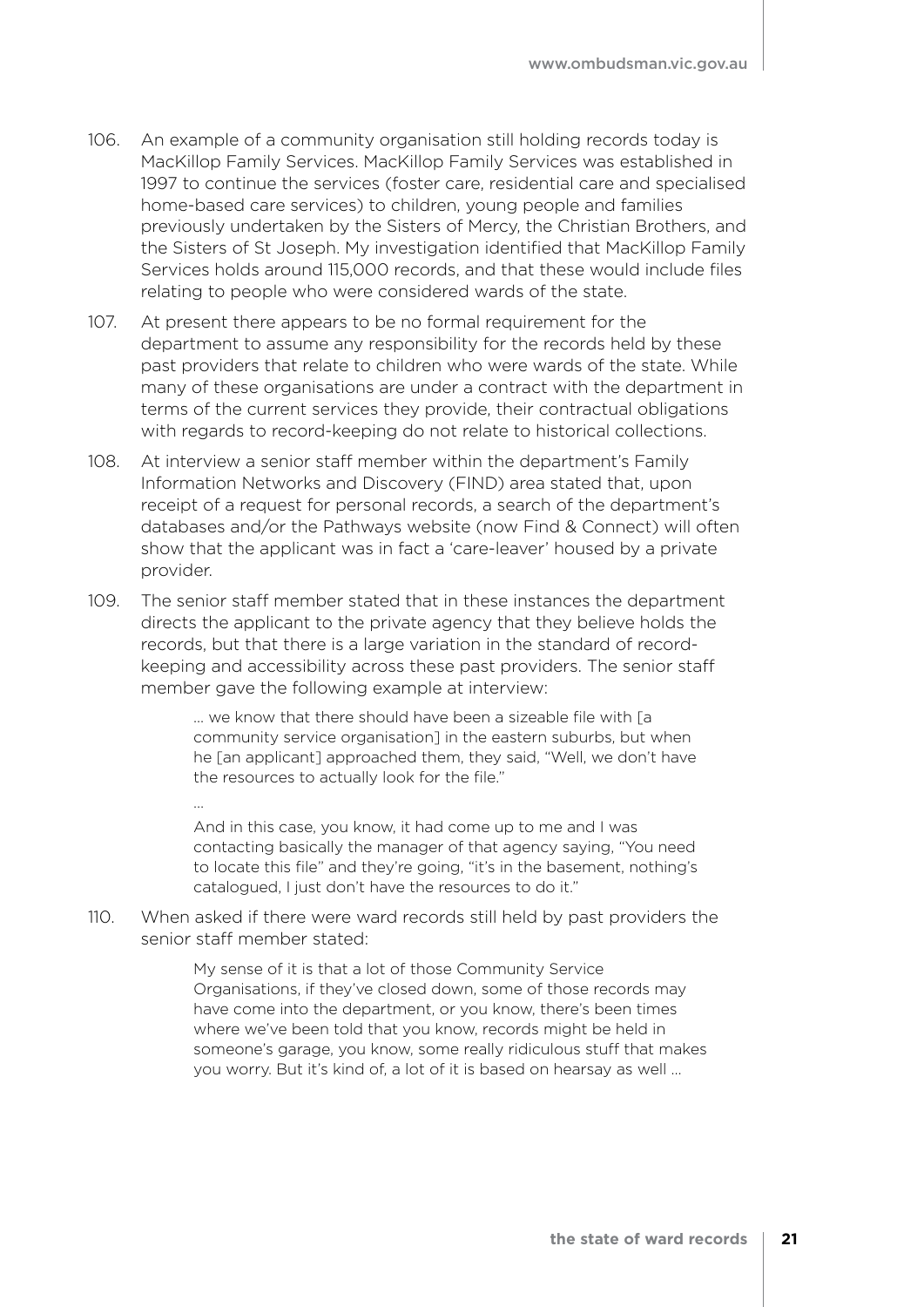#### 111. In response to my draft report the department stated:

While the department has previously accepted records from closed institutions, records created by external agencies or contractors only become public records when they are received and owned by the department. As such, the department does not have a legal responsibility to manage or retrieve these records, especially where the agencies continue to exist.

Further, to retrieve records held by private institutions and funded organisations will significantly add to the already burgeoning storage pressures and costs and compromise the current program of work to identify, index and better manage the department's existing records holdings.

Wards and former wards of state can exercise their rights pursuant to the *Information Privacy Act 2000* to access their records held by other institutions. The department assists wards and former wards to identify and contact the institution where their records may be held.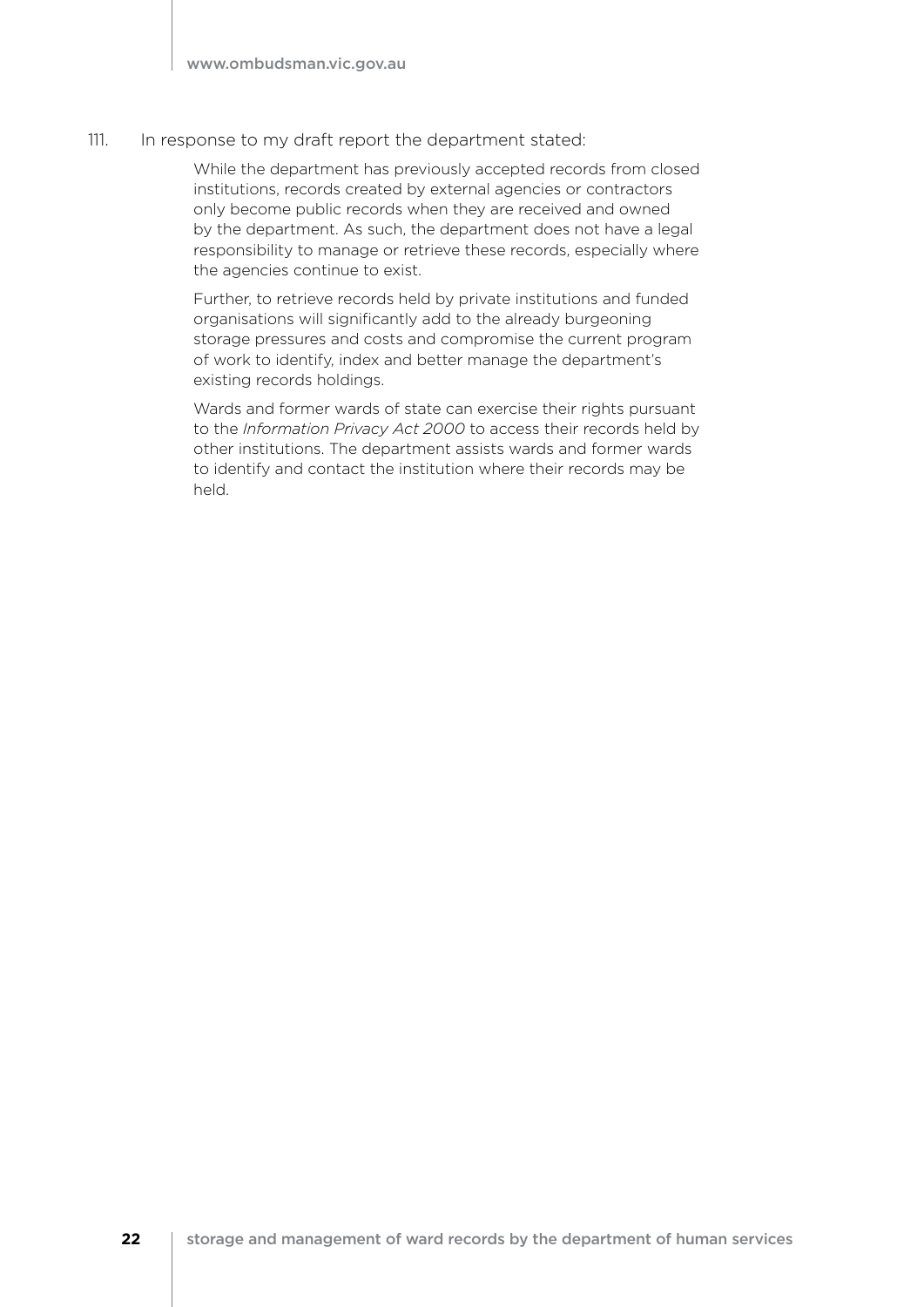### Impact on the Family Information Networks and Discovery service (FIND)

### Family Information Networks and Discovery (FIND)

- 112. Requests for records relating to former wards are managed by the department's Family Information Networks and Discovery (FIND) area. FIND was initially known as the Adoption Information Service and began in 1985. The Corporate Integrity, Information & Resolutions Unit (CIIRU) began three years earlier and was previously known as the Freedom of Information (FOI) Unit.
- 113. The FIND service is comprised of a small group of around 11 staff working with requests for records from former wards and adoptees.
- 114. In mid 2005 the department decided responsibility for processing the FOI applications of former wards would be transferred to FIND, in order that access to records may be combined with support services.
- 115. The department funds these support services either directly by its FIND service, or through external support agencies such as Open Place. Open Place, a support and advocacy service for Forgotten Australians, recommends that care-leavers receive counselling through the search process. At interview, the Records and Reunions Coordinator with Open Place estimated that around 90 per cent of the 2,000 or so applicants it assists annually in seeking records of their time in care take up the option of counselling.
- 116. Requests for assistance to FIND increased following the Victorian apology to Forgotten Australians in 2006 and the national apology in 2009 with department statistics showing a 43 per cent increase in applications since 2005.
- 117. Processes within the FIND area are much the same as for applications received via the FOI process. However FIND waives the standard FOI application fee of \$23.40 in relation to applications from former wards, while reserving the right to charge this fee if the request is made by a relative or other third party.
- 118. At interview a senior staff member from FIND confirmed that the department prioritised applications based on the situation of the applicant. The senior staff member said:

What we do, is we prioritise elderly clients. I think our cut off is - I can't remember whether it's 65 or 70 - because it's different between adoption and former wards. So we'll prioritise those you know, anyone where there's a disability, you know, we'll basically push those ones through. Or if it's say, a family search and someone's you know, terminally ill because of it, then that will be they'll be the cases that we'll prioritise over and above the general ones.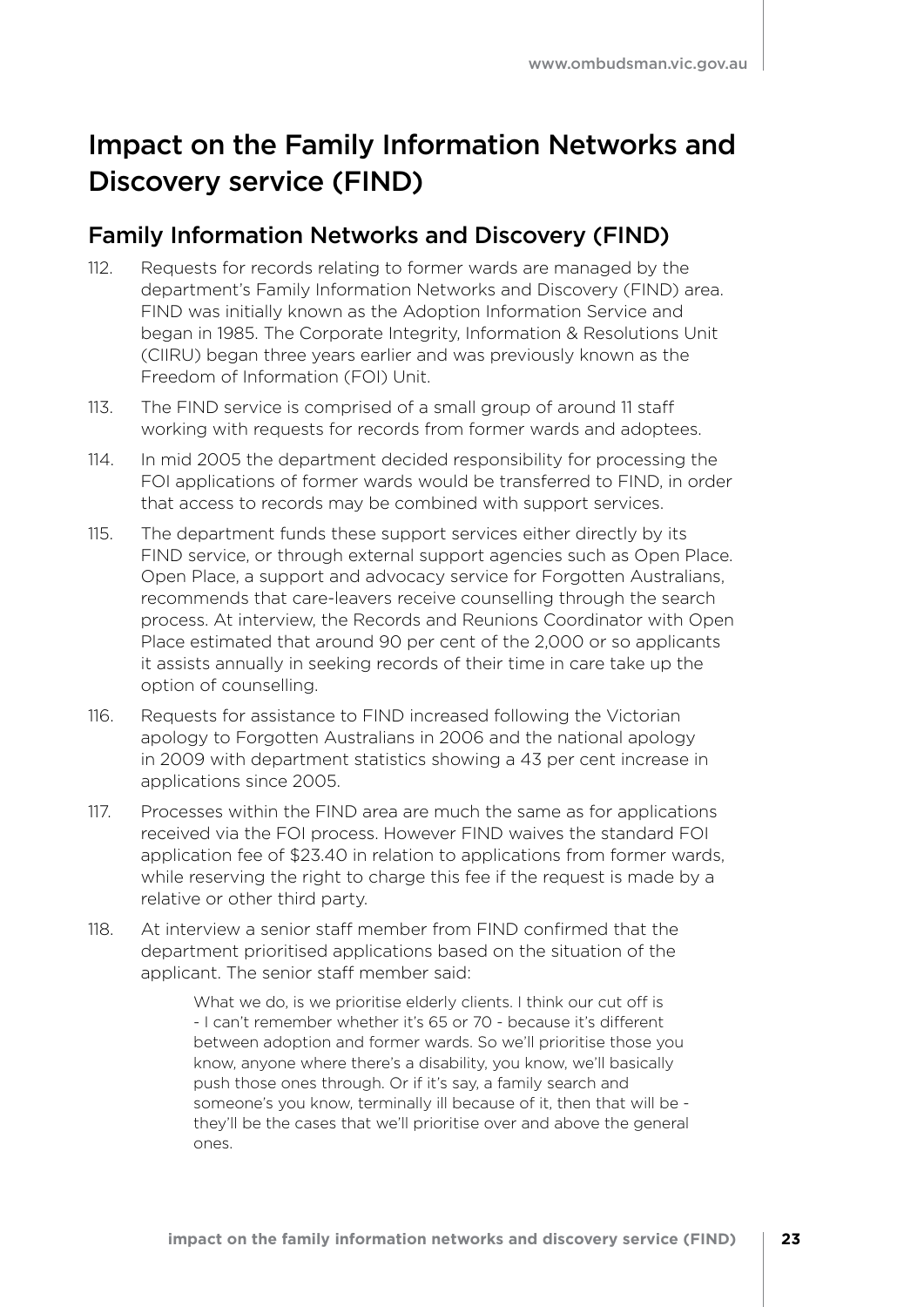- 119. The current process of retrieving records as a result of a request to FIND involves staff of the department's archives branch searching for the relevant records in their repository, and/or PROV. Witnesses told my investigation that this search can often take archives staff around two weeks to conduct.
- 120. Archives staff will then scan the relevant records and forward these to FIND for review to determine what can be released to the applicant and whether any records need to be de-identified where reference is made to other individuals.
- 121. Senior staff members from the department's Information & Records Services area confirmed that due to capacity issues with the network drives used to store and send documents to FIND, scanned copies of documents found during the FOI process had to be deleted once provided to FIND. As a result, the search, retrieval and scanning process would have to be repeated should a later request come in for the same information.

### The challenges in locating ward records

- 122. For a former ward of the state, the search for records can often be a long and arduous one. Both departmental and support agency staff said that it was quite common for former wards to make numerous and repeated requests, over a number of years, to a number of different agencies, not just the department.
- 123. A senior staff member from FIND also confirmed that former wards would often make numerous requests for information over the years, often with varying results. The following example was given:

This woman came back to the department - has come back to the department over her lifetime … I think she's applied for her files, say, in the last 20 years maybe three times. And the first few times nothing, nothing, and then the third time, bang, we found everything … So, it was due to her persistence over maybe a 25 year period that led to her getting these records eventually.

124. The department has responded that:

It is most likely in this case that records were found years later as a result of discovery actions taken by the department to identify the content of unknown collections.

125. The May 2011 Business Case noted that there was a high percentage of requests for documents from wards and adoptees for which records could not be located: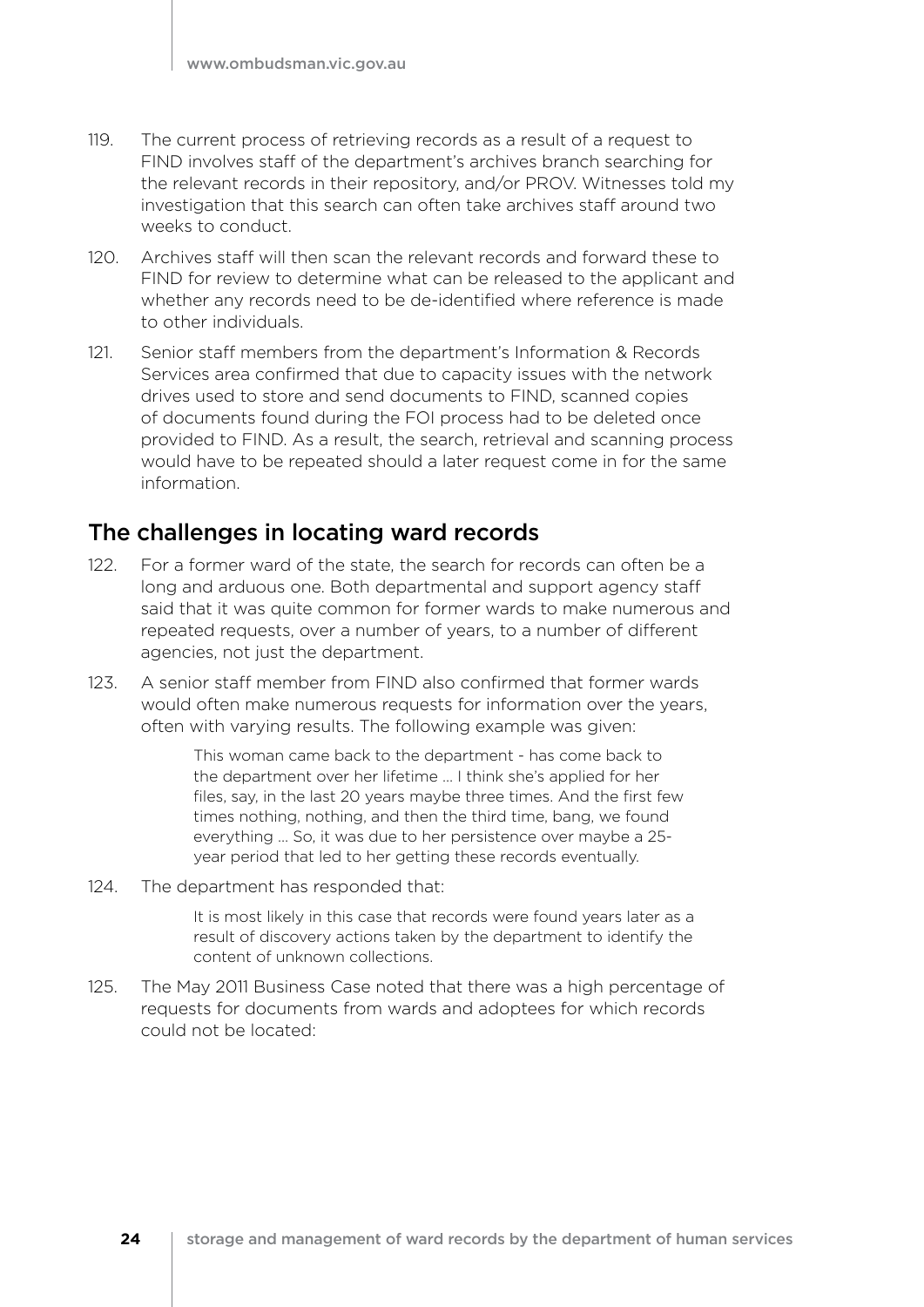Searches for ward and adoption records have only been recorded in TRIM in the last 3 years by IR&S [Information & Records Services]. In that time IR&S has conducted 1,787 searches for former ward and adoptions records of which 389 were not located, approximately 21 per cent of requests. This is partially due to the large volume of records, which remain un-indexed and consequently irretrievable to the department.

Locating adoption or former ward records requires use of very old manual registers and cross checking of indexes to verify and locate a file. An initial search may reveal a single or multiple records however in some instances consultation with the client or evidence within the file may reveal additional records in existence that were unable to be discovered in the first search. This may result in an additional request and more search time to try and locate other possible records. This is a high cost to the department as additional resources are involved.<sup>25</sup>

- 126. Several interviewees related instances where a request for records only returned a one page document, despite the person having been a ward for a number of years. This type of outcome would not be included in the 21 per cent of instances where 'no records' were located.
- 127. At interview a records management specialist said that:

Because these records are unindexed, we had a fairly large collection which really could not be discovered, it was almost like looking for a needle in a haystack. It was almost impossible to satisfy both the identity requirements and the legal requirements.

128. The senior staff member from FIND also stated that a lot of the knowledge as to where ward records might be kept rested with individual staff members:

> … as recently as May this year, you know, we were told that apart from the ward file which was always held centrally, if there were records say, after the regionalisation of the department, then there might also be regional files, depending on when the file was created, there might be child protection society files, so you know, every now and then we work out that there might be another avenue to locate records.

> You're kind of gathering information from here, there, everywhere, and sometimes it can just be you know, even on gut instinct, in terms of workers that have worked there for a long time, and kind of realised where some of these records come, and might just remember, "Oh I actually remember getting one of those records out of using this method." So a lot of it sort of depends on how good the operator is with their system, which is a real pity …

25 *op cit*, pages 24 – 25.

…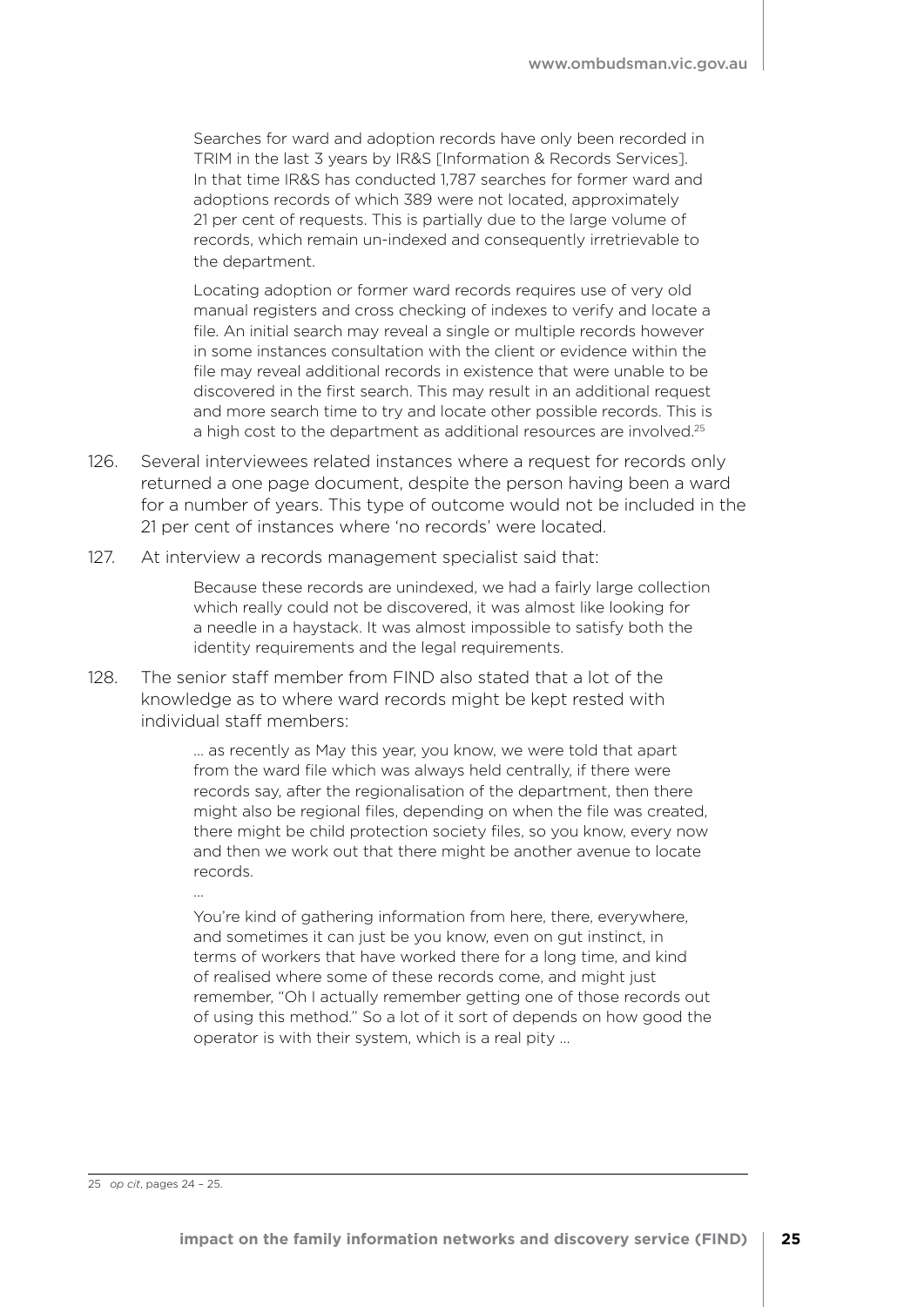129. In response to my draft report, the department stated that:

FIND's policy and procedures manual provides a sound base for standardised practice. FIND's capacity to identify client records is based on the records cataloguing system and as new opportunities are identified that assist in locating files, this information is incorporated into the policy and procedures manual and shared with all staff.

- 130. The senior staff member from FIND also stated that out of the 600 or so requests received by FIND regarding the records of former wards in the last financial year there had been 81 (13.5 per cent) where a search had not returned any records at all. She confirmed that this is despite the department being able to confirm in each of these instances that the persons in question were former wards of the state.
- 131. The Public Record Office was not created until 1973. As a result, the department is also presented with the challenge of dealing with the legacy of 150 years of records, across 100 different institutions, during a time which for the most part, there was virtually no guidance or standards in terms of how records should be maintained.
- 132. This is particularly relevant in terms of the written content of records and the variation in the amount and type of information recorded across the various institutions. Most people interviewed by my investigators who have viewed examples of these records told of wording (for example, in relation to a child's perceived mental capacity) that would be considered insensitive by today's standards.
- 133. As a result staff from agencies such as Open Place and CLAN said that they try to prepare former wards who are applying for records that they may be disappointed with both the content and the paucity of information located.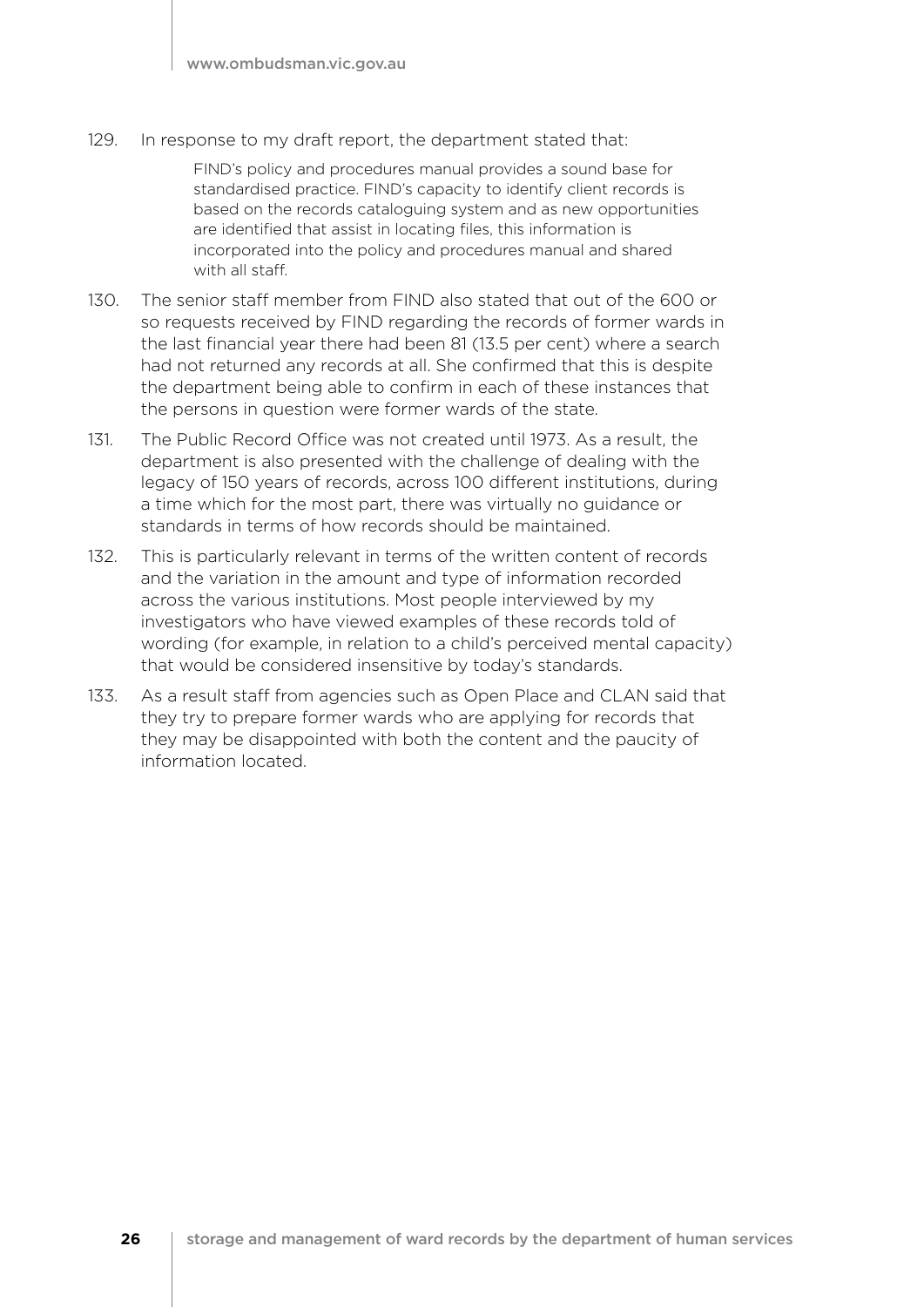### The department's action to address the state of ward records

### Previous audits and reviews

- 134. In the last 15 years, there have been many reviews and audits, both internal and external, of the department's record-keeping systems. For example, an internal survey conducted by the department in 2004 found that:
	- difficulties were encountered in readily finding complete, accurate and authoritative records
	- vital records are not well protected and have been lost due to naturally occurring events such as fires
	- at least 76 per cent of records are not captured in the department's recordkeeping systems or managed appropriately.<sup>26</sup>
- 135. Similar concerns were highlighted in 2008, in a departmental project brief:

There is no one system available to DHS that holds a full comprehensive description of all active and inactive record collections (accessions/consignments), or the location and identity of key registers, indexes and finding aids. Many of the collections have been transferred into the department's custody from former hospitals, institutions, children's homes and other sources.<sup>27</sup>

- 136. Later reports detail similar findings. These include the 2008 Victorian Auditor General's Office (VAGO) report on management of records in the Victorian public sector, which found that many government agencies, including the department, had not established effective records management frameworks. A review of the department's records management service model by external auditors KPMG in 2010 also highlighted that the management of records must meet the needs of the past, including legacy documents, archives and Freedom of Information, as well as the needs of the present and future.<sup>28</sup>
- 137. While various projects have been undertaken to address the concerns highlighted throughout this report, not one of these attempts was successful. Most were largely piecemeal and generally only resulted in small collections of records having been addressed before the project was abandoned, usually because of a lack of funds. My investigation was told that the introduction of these numerous different referencing systems had only added to the difficulty in finding records from within the department's collection.

<sup>26</sup> Cited in the Victorian Auditor-General's report: *Records Management in the Victorian Public Sector*, March 2008, page 76.

<sup>27</sup> Project Brief Vital Records Registration – February 2008, page 1.

<sup>28</sup> KPMG *Review of the records management service model, Final Report*, 2010, page 42.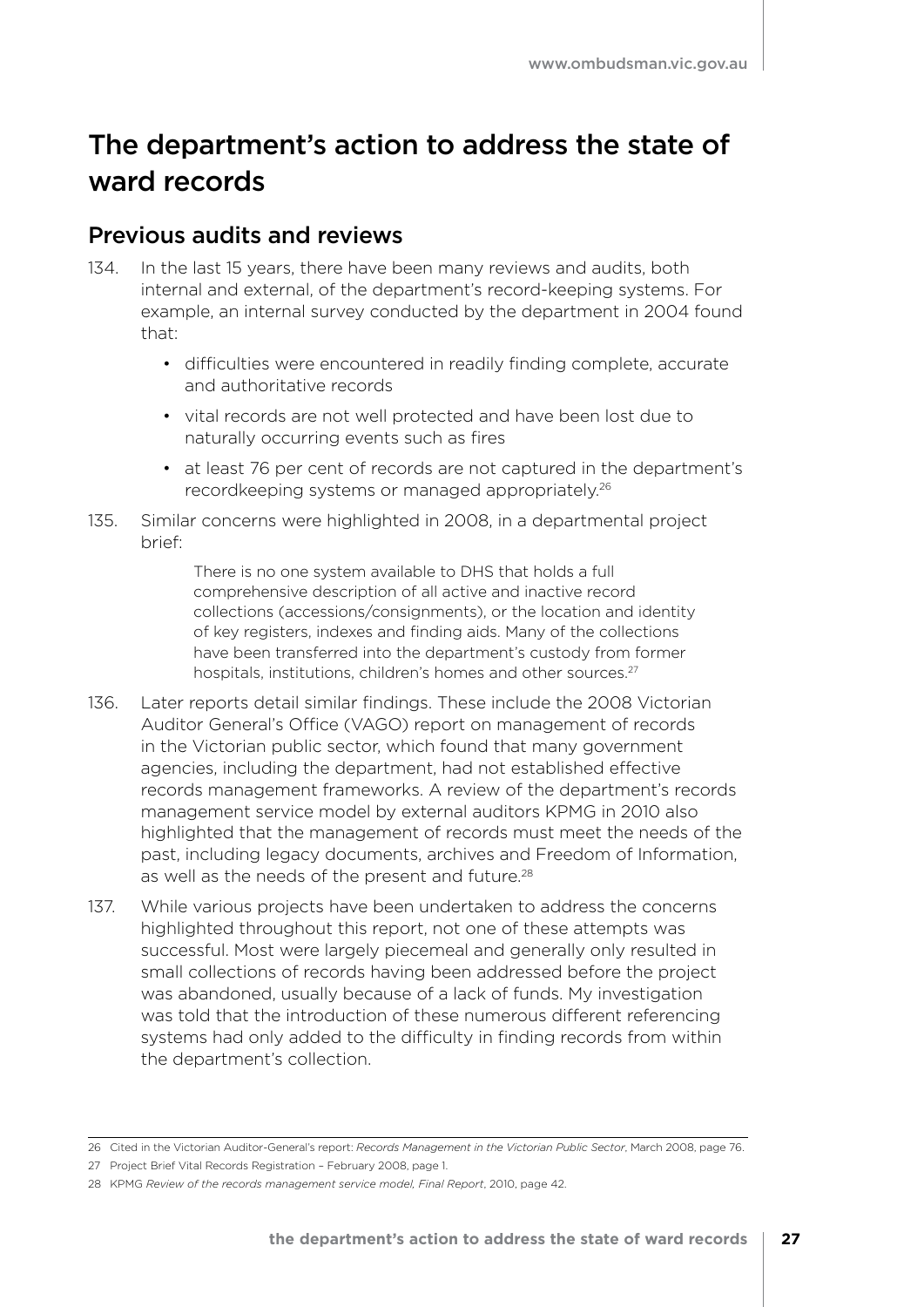138. The department has advised that it:

continues to give serious consideration to how it can address these long-standing legacy issues. A number of initiatives have been implemented in recent years … [including]

- the digitisation of over 42,000 ward index cards
- the capture of more than 50,000 ward and adoption files into the corporate records management system, Total Records Information Management (TRIM) system
- the statewide audit of over 200,000 child protection records

pertaining to current clients

• the identification of collections of former children's homes stored at the Bourke Street repository and the Public Record

Office Victoria (PROV).

### Current proposal to address record-keeping concerns

- 139. The department's May 2011 Business Case sought the investment of \$8.6 million to implement Electronic Document and Records Management across the department.
- 140. The Business Case acknowledged that 'DHS holds multiple collections of closed institution records with limited or no cross reference' and further noted that:
	- Not all records can be located as a sizeable, though indeterminate number, are not captured in any system. Locating records using existing manual processes is inefficient and time consuming especially where records cannot be tracked.
	- The inability to confirm the existence of client records can cause public concern and reduce the ability of DHS to respond adequately to requests received through FOI, Subpoenas and directly from former clients or their representatives.
	- Often, the records represent the only link to the past for former clients. Capturing the records electronically will enable 'lost' records to be found. Clients will be able to access their records and enrich their lives as well as the history of the state.<sup>29</sup>
- 141. The Business Case raised concerns about different record-keeping practices across the department:

DHS does not have a strong information management culture and existing groups and units tend to manage their information in an ad hoc and inconsistent manner based on self-generated processes and rules.<sup>30</sup>

<sup>29</sup> *op cit*, page 17.

<sup>30</sup> *ibid*, page 22.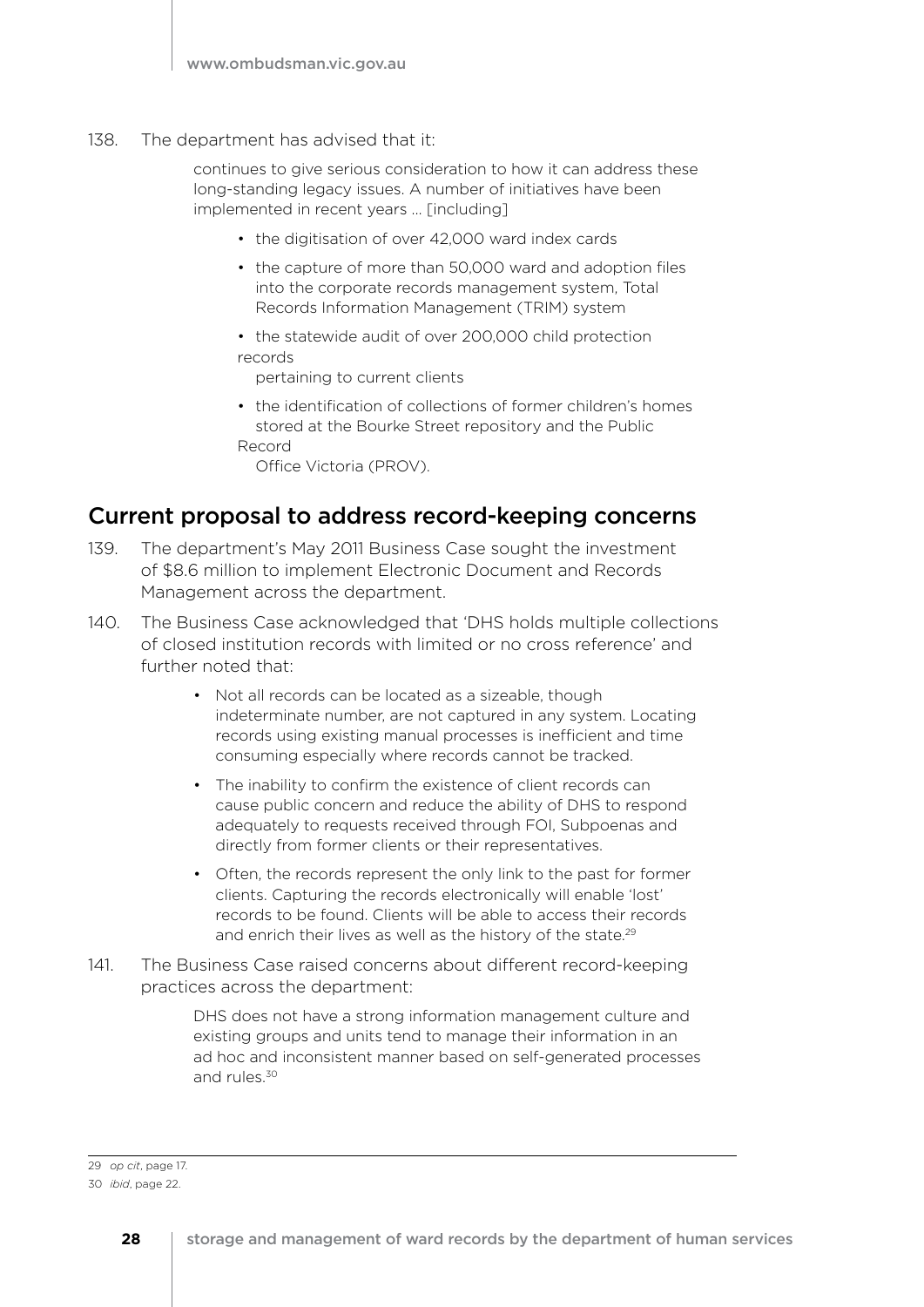- 142. The Business Case noted that 'pockets of client information can be buried in administrative records where the client details have not been indexed' and that 'It is beyond the current DHS capacity to review all these records for possible content without extensive work<sup>'.31</sup>
- 143. Despite this, the issue of the preservation and capturing of the ward records is not directly addressed by the Business Case. No funding is sought in relation to these historical records and while it is flagged as a project to be conducted in the future there is no specific timeline proposed.
- 144. At the time of my finalising this report a final decision was yet to be received in relation to the Business Case. However, the department has advised that:

The cost for digitisation of all ward records, including those that are not yet identified is well in excess of \$1 million and the department has not been in a position to prioritise this over service delivery priorities.

- 145. My investigation learnt that despite the apparent resourcing issues having an impact on the proper indexing and cataloguing of ward records, staffing numbers in the Archival Services area have recently been reduced.
- 146. The department responded that it is:

commencing a program of work to identify and index all records held at the central repository at 672 Bourke Street Melbourne. Departmental records held at other storage facilities and departmental offices will also be identified. Priority will be given to ward records. This process is expected to result in records being better managed in accordance with PROV requirements.

The Information and Records Services Unit is currently being restructured to improve operational efficiencies and service delivery and position the record management service to meet the current and emerging business needs and to further address long-standing legacy issues. The new structure will also better respond to the challenges to ensure legacy records meet current recordkeeping standards given the 315 new compliance requirements issued by PROV since July 2010. The new Records Management Unit will be fully operational by April this year.

<sup>31</sup> *ibid*, page 24.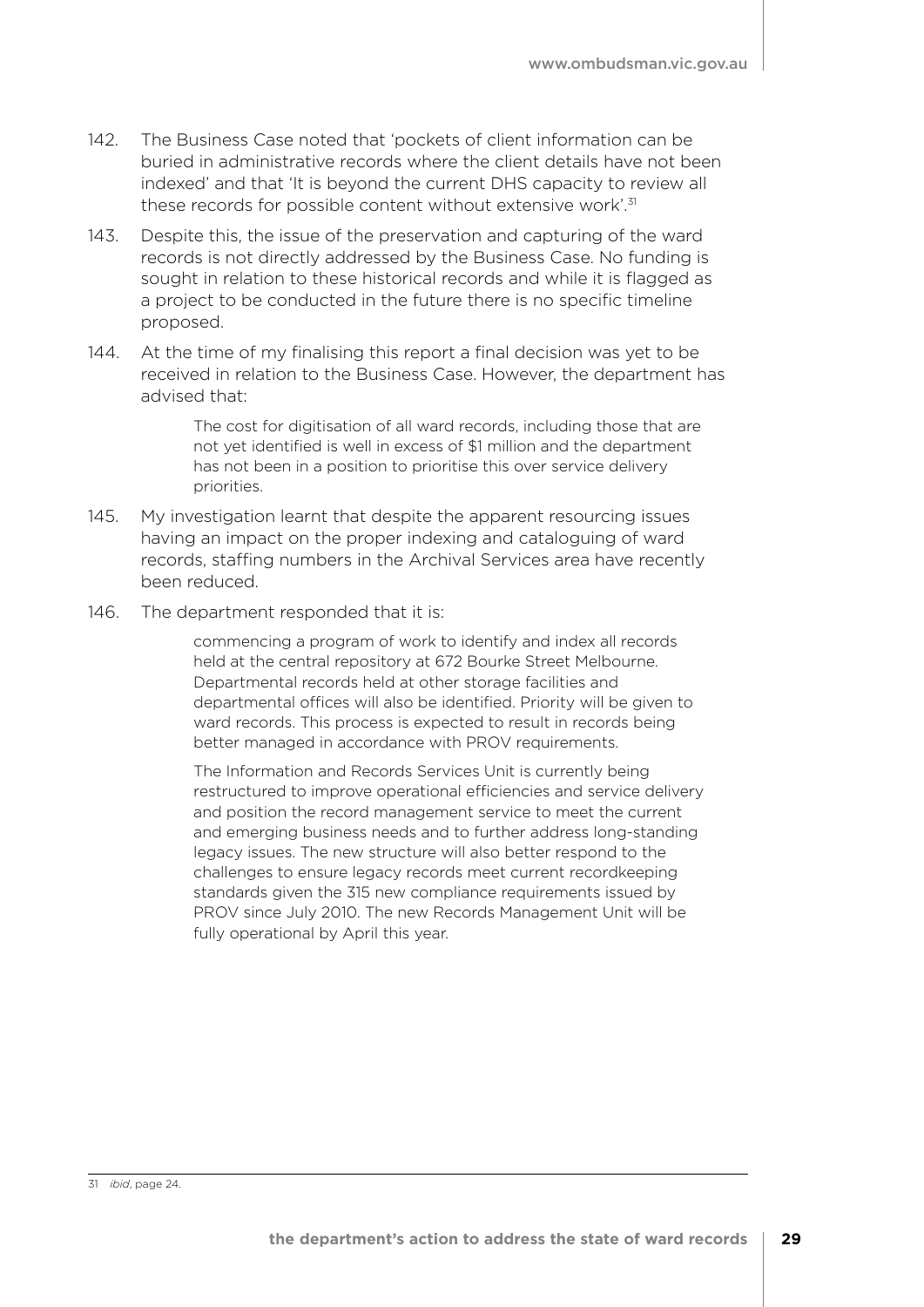### **Conclusions**

- 147. There are records relating to at least 80,000 additional former wards of the state in addition to the 50,000 that have been identified to date by the department. These records are likely to be held at a number of locations, including the department's repositories and private/ community organisations. Others may have been destroyed some time ago.
- 148. The reasons behind why the search for records is important to former wards and/or their relatives are varied. The consequences of records being scarce or unavailable may often be severe, resulting in the inability to access important information (such as genetic health conditions and family background), and greatly reduced opportunity to seek redress for the harm and abuses of the past.
- 149. Despite having the majority of the ward records since at least the mid 1990s the department has not yet fully appraised and audited all records held in its collection. Boxes of significant records are still being discovered within the department's collections that were received over 15 years ago. At the same time former wards searching for these records have been told that they do not exist or can not be found.
- 150. The department has responded that it 'recognises the significant responsibility that comes with managing the large volume of important and often very sensitive records in its care, and takes its recordkeeping obligations seriously'. However, despite this, the department does not have a thorough appreciation of the number of persons whose personal history is contained in its archives, nor where to find all the records relevant to these people. This presents significant barriers to FIND and FOI applicants, as well as the department's own staff, in trying to locate all relevant records relating to a person's time in care.
- 151. The department's own statistics of 21 per cent of searches relating to FIND requests over the least three years having returned 'nil documents' in itself is illustrative of the problem. In addition, numerous searches return very little information compared to the amount of time a person has spent in care. This indicates that the figure of 21 per cent may be an underrepresentation of the extent of the inadequate indexing of the department's ward records.
- 152. While my investigation was told of an increased awareness by the department of the importance of these records, resources and attention to date have largely been devoted to assisting applicants in dealing with the emotional impact once they get the results of the search. The department has failed to address one of the main issues affecting these searches, namely the storage and management of the records it is responsible for. At present the department can never be confident that it has located all records held in its archives relating to a former ward's time in the care of the State of Victoria. I therefore consider that the department is failing to meet its obligations to former wards and their families in this regard.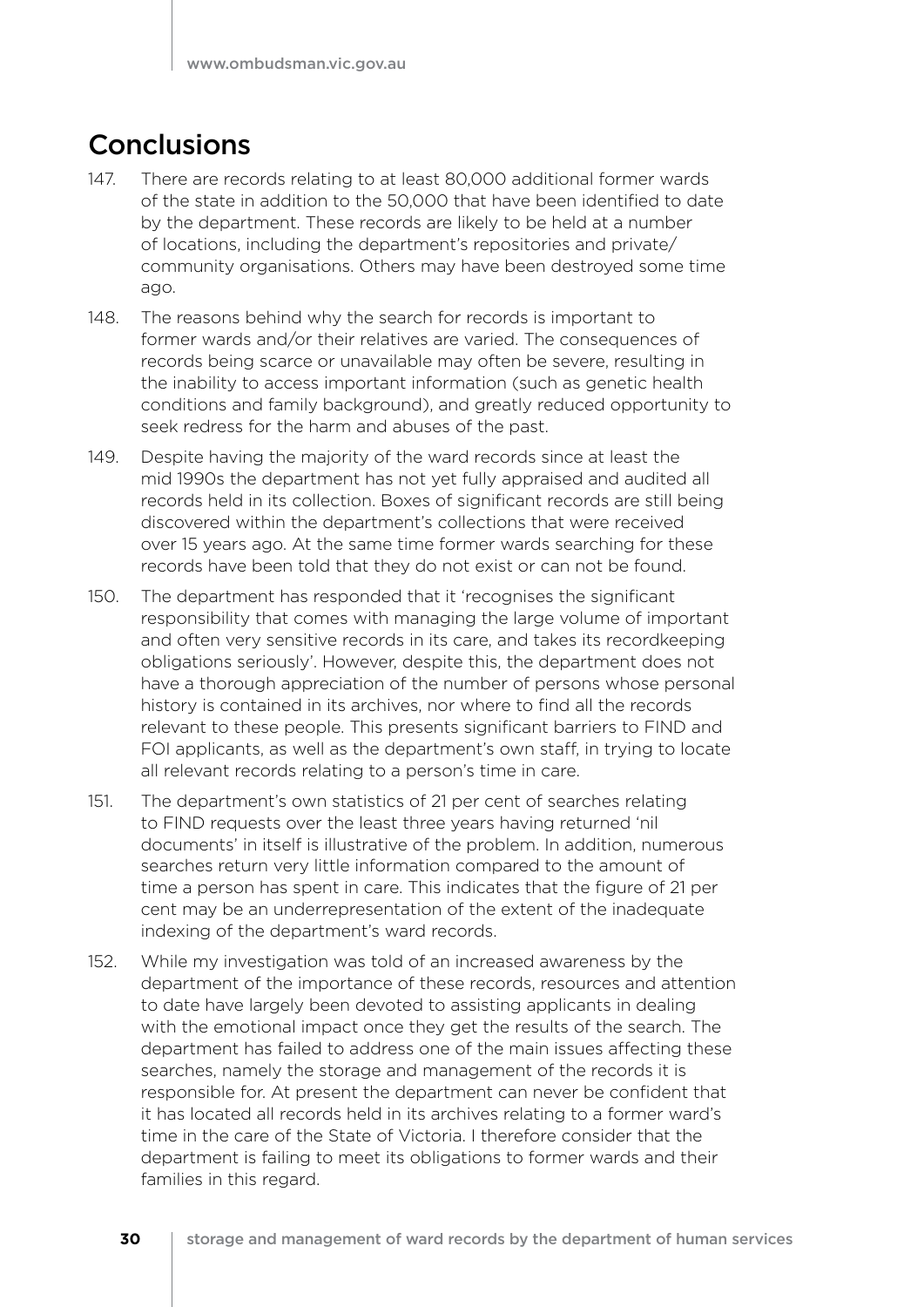- 153. The implementation of the new Find & Connect service does not address the substantive issue of the state of the records held by the department relating to former wards. In my view this service is only likely to highlight the department's inadequate management of these records.
- 154. The issues described in this report are long-standing. They affect the rights and well-being of many thousands of former wards of the State of Victoria. Efforts to remedy this situation have been spasmodic and relatively ineffectual. Successive governments and departmental administrations appear not to have regarded remediation and the establishment of a sustainable conservation and management plan for these records of sufficient priority to warrant the necessary attention and resourcing to fix the problem.
- 155. I consider that the department should take immediate action to ensure that it has a thorough understanding of the records it holds in its collection so that care-leavers can be assured that they have been provided with all the available information regarding this often traumatic chapter of their lives.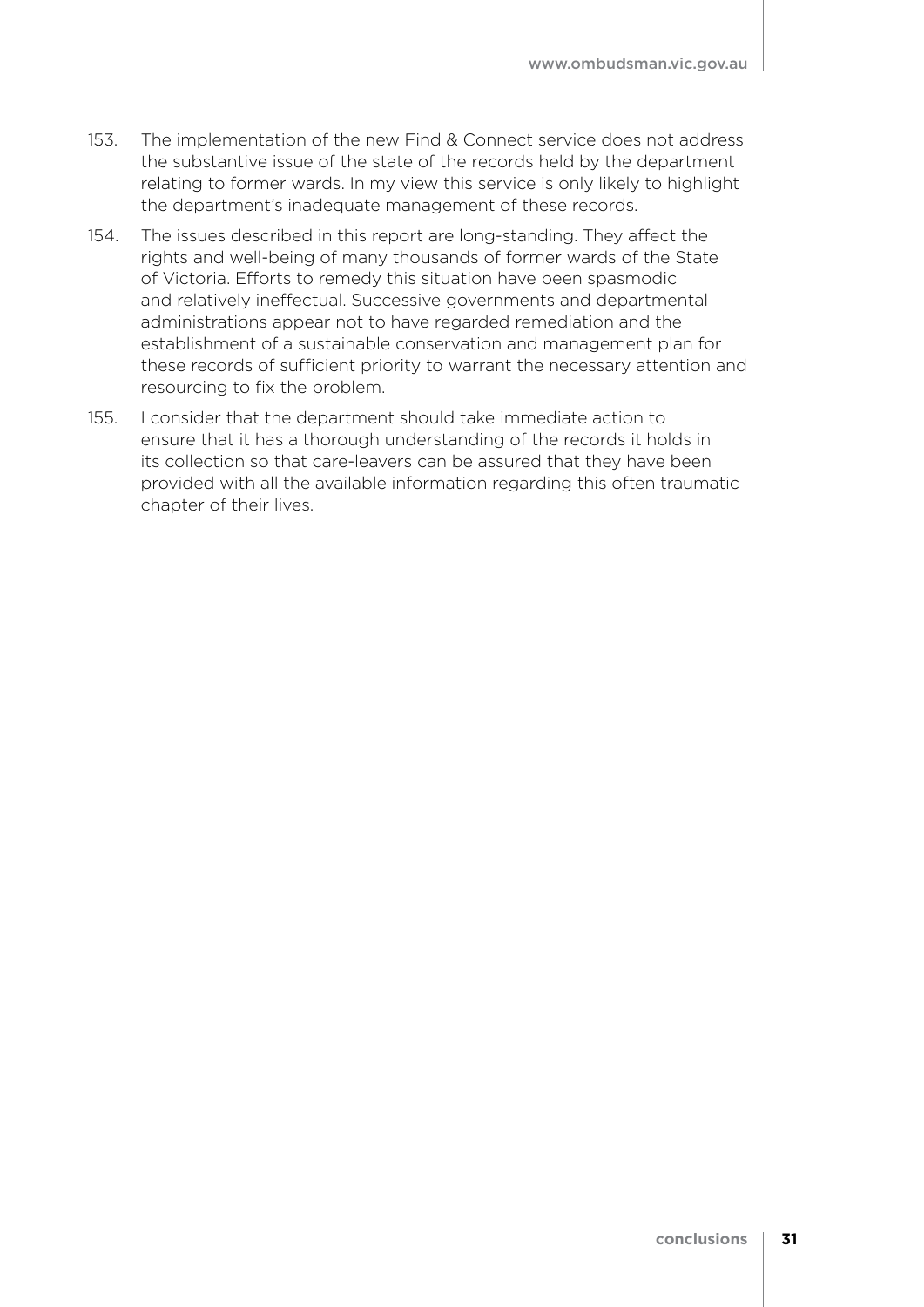### Recommendations

I recommend that the department:

### Recommendation 1

In consultation with the Keeper of the Public Records and relevant stakeholders, develop a three year plan with specific actions, timelines, measures of progress and funding strategies for the identification, indexing, conservation, storage, management and provision of ready digital access for all records relating to former wards of the State of Victoria.

### *The department's response*

### Accepted in principle

The department accepts the need for the identification, indexing, conservation, storage, and management of records relating to former wards, which must be done in a systematic way in tandem with other records in the departmental holdings that could potentially contain information on former wards.

The department's collections include administrative records pertaining to a range of clients including Mental Health and Disability clients as well as former wards. The department is able to identify the ward files and ward index cards in its custody; however it is not possible to identify 'all records relating to former wards' until all collections are fully examined.

Given the scope and complexity of records in the department's collections and the unknown quantum of former ward records held by funded agencies, a three year timeframe for completion is not realistic. The implementation of the plan would be subject to appropriate resourcing being available.

The requirement to provide 'ready digital access' will be considered in the plan but the department cannot fully commit to this as many ward records, such as those contained within bound handwritten registers, are unsuitable for digitisation. In addition, there is significant cost associated with full digitisation of all records.

### Recommendation 2

Include within the plan priorities for action where the documents may be at risk and/or may need to be readily accessible for any known, pending civil proceedings and/or are being sought by former wards with foreshortened life expectancy.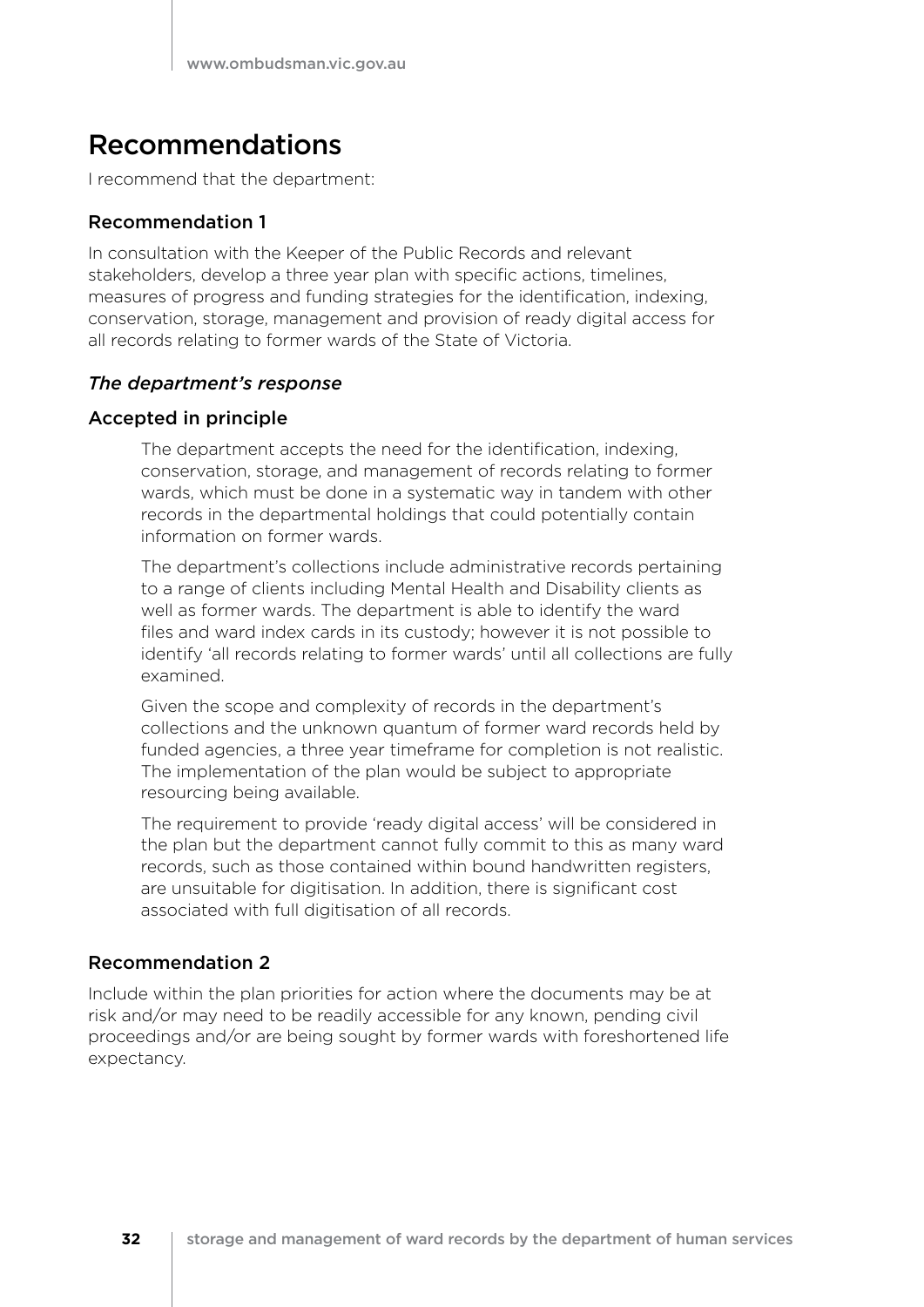### *The department's response*

### Accepted in principle

The department takes its recordkeeping responsibilities seriously and seeks to minimise risk to the collections … the quantum of ward records cannot be known until the department's records have been assessed, identified and separated. Further, the age and health of a former ward must have been noted and identified or potential criminal or civil proceedings known about so that the records can be appropriately prioritised.

During the identification process ward records relating to former wards with limited life expectancy could be separated and given priority, however this exercise could affect the main objective in identifying and indexing all ward records. It is possible that once all records are in the electronic database reports can be obtained providing this information.

### Recommendation 3

Communicate the discovery of any further collections of records relating to former wards and institutions, to relevant stakeholders and support groups and via the department's website and the Find & Connect (formally Pathways) website.

#### *The department's response*

#### Accepted

### Recommendation 4

Provide for the relocation of records of wards to specific purpose document archival storage facilities.

#### *The department's response*

### Accepted

### Recommendation 5

Negotiate agreements with each non-government agency holding records of former wards of the state in order to either:

- • identify and index all such records and hand them to the department for further conservation and management; or
- maintain them and provide assumed access under protocols formally agreed with the department.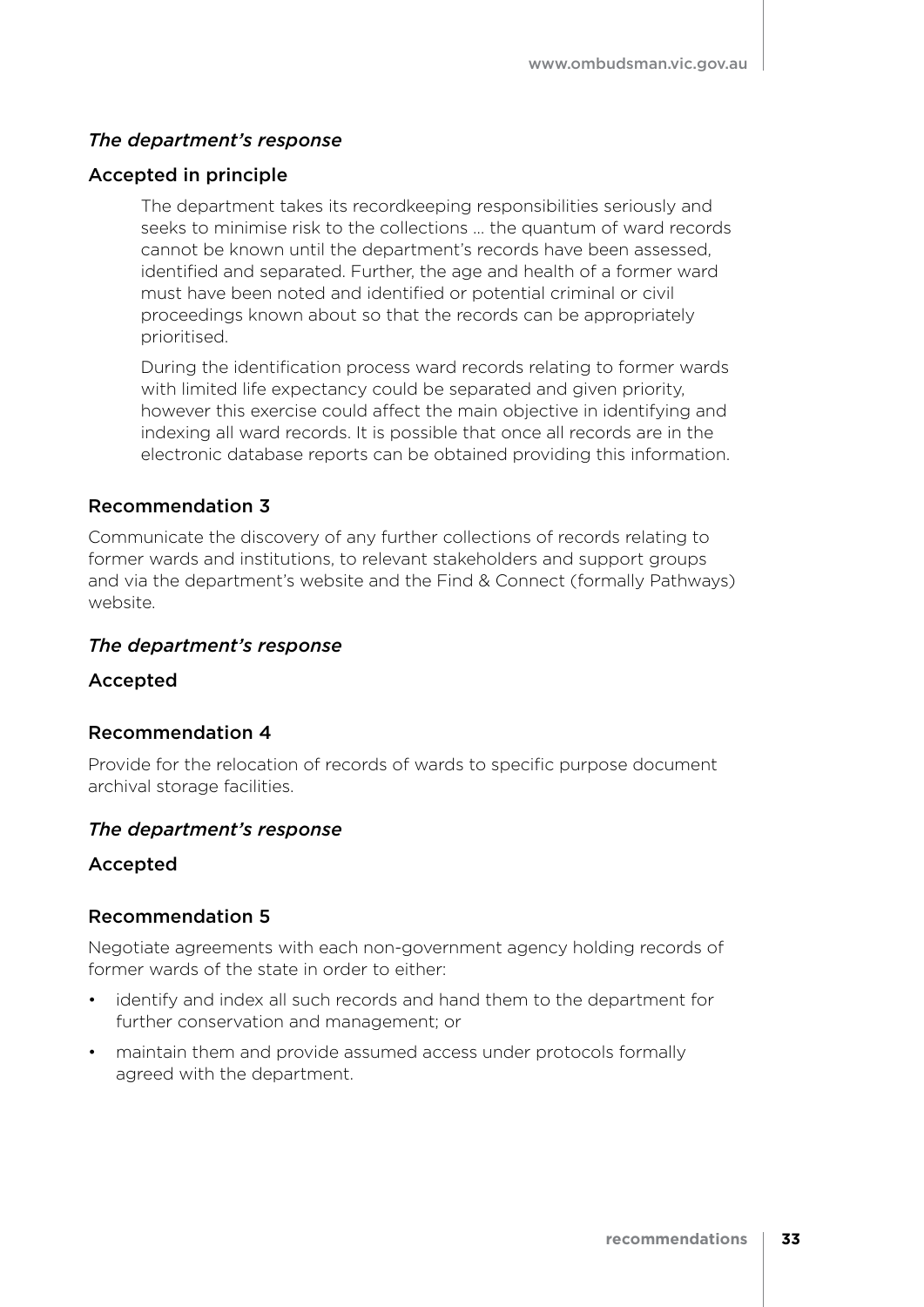### *The department's response*

### Accepted in principle

However the department has proposed:

… While the department has previously accepted records from closed institutions, records created by external agencies or contractors only become public records when they are received by, and in the custody of, the department. The department does not have a legal responsibility to retrieve these records.

The department proposes to negotiate agreements with nongovernment agencies currently funded by the department to identify and index all records of former wards of the state and provide access under protocols formally agreed with the department subject to funding.

### Recommendation 6

Publish the three year plan on its website.

### *The department's response*

### Accepted in principle

Following development, the plan would be placed on the department's website noting the comments in the response to recommendation 1 regarding resourcing and timeframes.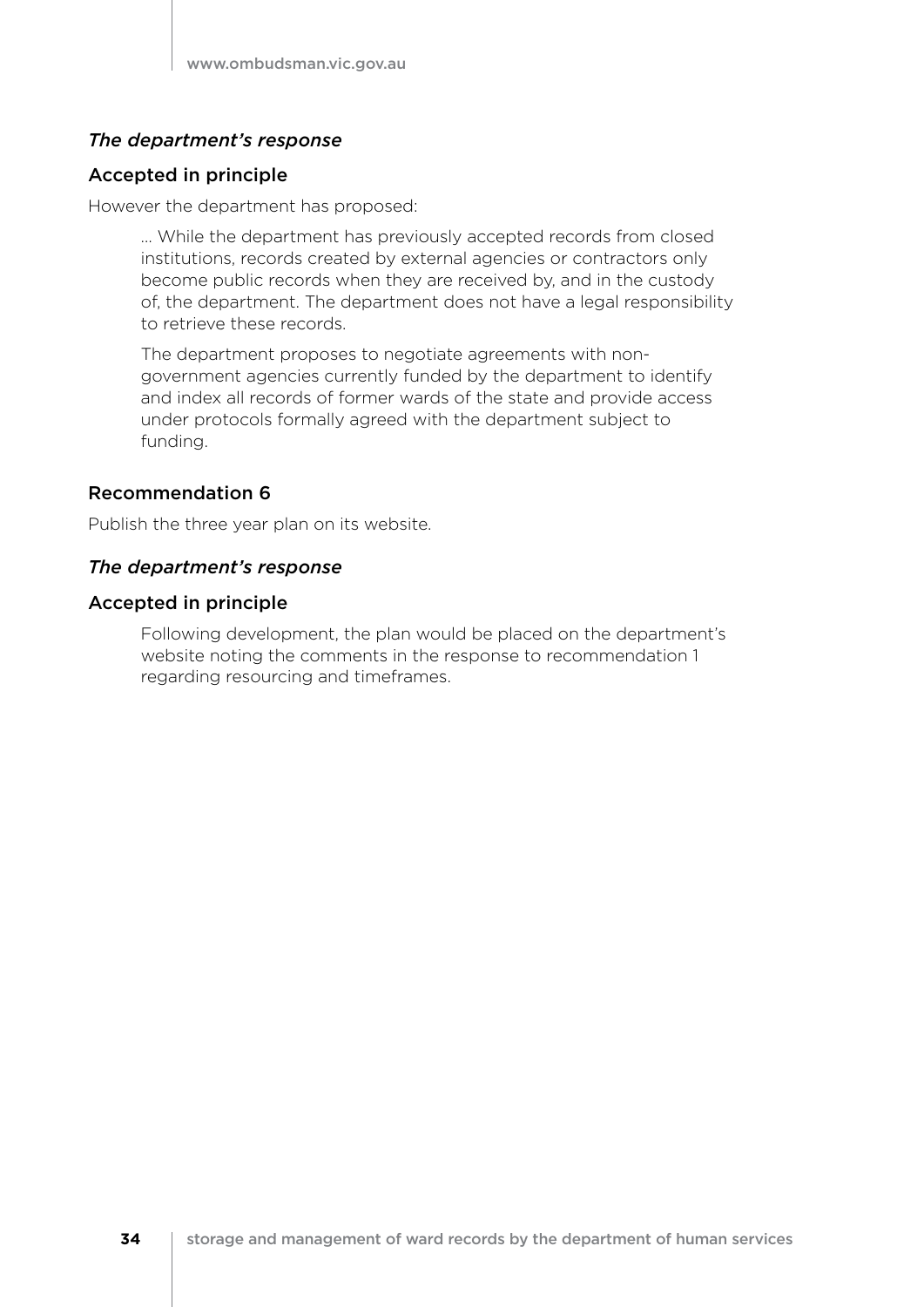## Ombudsman's Reports 2004-11

### **2011**

Investigation into the Foodbowl Modernisation Project and related matters November 2011

Investigation into ICT-enabled projects November 2011

Investigation into how universities deal with international students October 2011

Investigation regarding the Department of Human Services Child Protection program (Loddon Mallee Region) October 2011

Investigation into the Office of Police Integrity's handling of a complaint October 2011

SafeStreets Documents - Investigations into Victoria Police's Handling of Freedom of Information request September 2011

Investigation into prisoner access to health care August 2011

Investigation into an allegation about Victoria Police crime statistics June 2011

Corrupt conduct by public officers in procurement June 2011

Investigation into record keeping failures by WorkSafe agents

May 2011

*Whistleblowers Protection Act 2001* Investigation into the improper release of autopsy information by a Victorian Institute of Forensic Medicine employee May 2011

Ombudsman investigation – Assault of a Disability Services client by Department of Human Services staff March 2011

The Brotherhood – Risks associated with secretive organisations March 2011

Ombudsman investigation into the probity of The Hotel Windsor redevelopment February 2011

*Whistleblowers Protection Act 2001* Investigation into the failure of agencies to manage registered sex offenders

February 2011

*Whistleblowers Protection Act 2001* Investigation into allegations of improper conduct by a councillor at the Hume City Council February 2011

#### **2010**

Investigation into the issuing of infringement notices to public transport users and related matters December 2010

Ombudsman's recommendations second report on their implementation October 2010

*Whistleblowers Protection Act 2001* Investigation into conditions at the Melbourne Youth Justice Precinct October 2010

*Whistleblowers Protection Act 2001* Investigation into an allegation of improper conduct within RMIT's School of Engineering (TAFE) – Aerospace July 2010

Ombudsman investigation into the probity of the Kew Residential Services and St Kilda Triangle developments June 2010

Own motion investigation into Child Protection – out of home care

May 2010

Report of an investigation into Local Government Victoria's response to the Inspectors of Municipal Administration's report on the City of Ballarat April 2010

*Whistleblowers Protection Act 2001* Investigation into the disclosure of information by a councillor of the City of Casey March 2010

Ombudsman's recommendations – Report on their implementation February 2010

#### **2009**

Investigation into the handling of drug exhibits at the Victoria Police Forensic Services Centre December 2009

Own motion investigation into the Department of Human Services – Child Protection Program November 2009

Own motion investigation into the tendering and contracting of information and technology services within Victoria Police November 2009

Brookland Greens Estate – Investigation into methane gas leaks

October 2009

A report of investigations into the City of Port Phillip August 2009

An investigation into the Transport Accident Commission's and the Victorian WorkCover Authority's administrative processes for medical practitioner billing

July 2009

*Whistleblowers Protection Act 2001* Conflict of interest and abuse of power by a building inspector at Brimbank City Council June 2009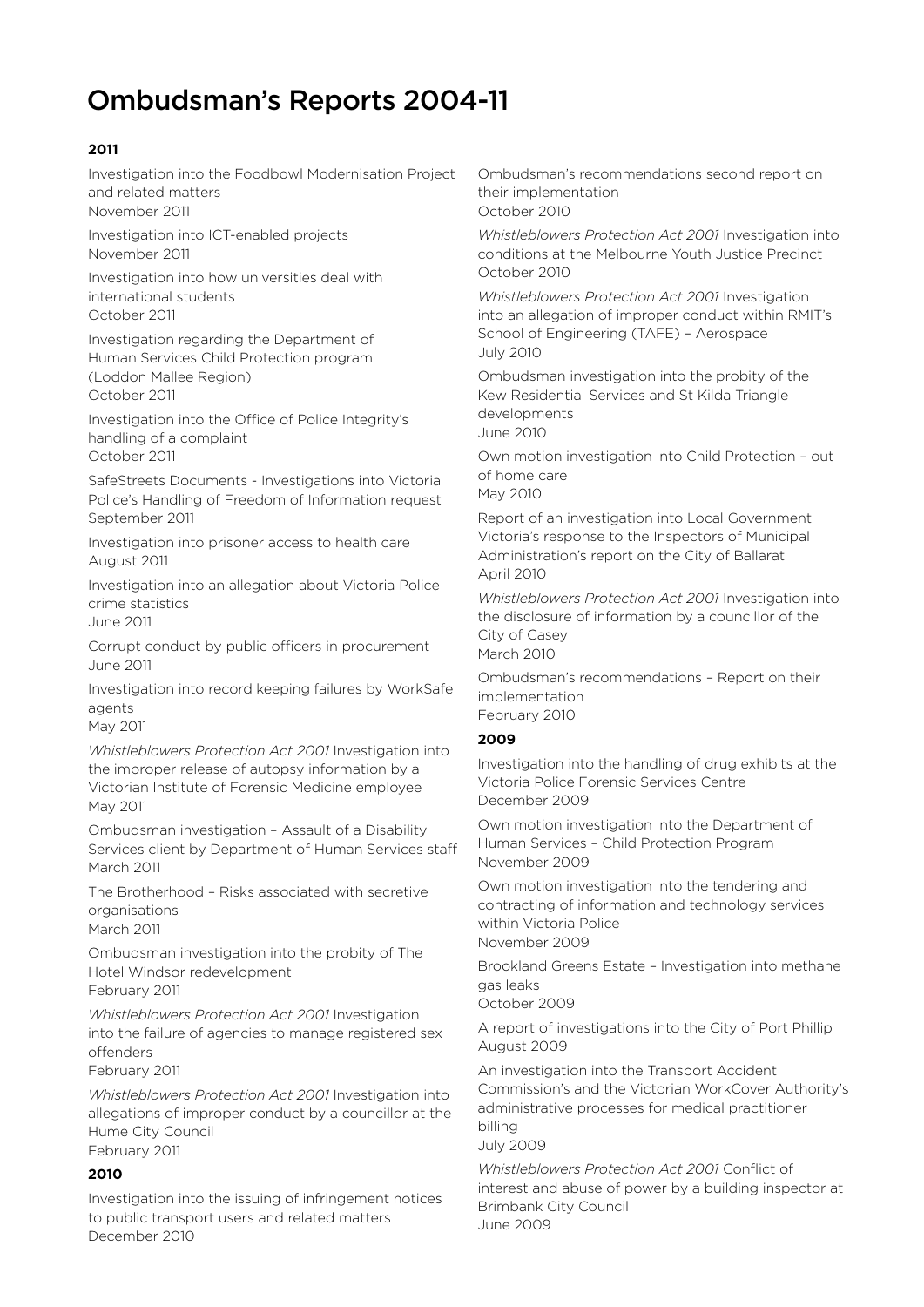*Whistleblowers Protection Act 2001* Investigation into the alleged improper conduct of councillors at Brimbank City Council May 2009

Investigation into corporate governance at Moorabool Shire Council April 2009

Crime statistics and police numbers March 2009

#### **2008**

*Whistleblowers Protection Act 2001* Report of an investigation into issues at Bayside Health October 2008

Probity controls in public hospitals for the procurement of non-clinical goods and services August 2008

Investigation into contraband entering a prison and related issues June 2008

Conflict of interest in local government March 2008

Conflict of interest in the public sector March 2008

#### **2007**

Investigation into VicRoads' driver licensing arrangements December 2007

Investigation into the disclosure of electronic communications addressed to the Member for Evelyn and related matters November 2007

Investigation into the use of excessive force at the Melbourne Custody Centre November 2007

Investigation into the Office of Housing's tender process for the cleaning and gardening maintenance contract – CNG 2007 October 2007

Investigation into a disclosure about WorkSafe's and Victoria Police's handling of a bullying and harassment complaint April 2007

Own motion investigation into the policies and procedures of the planning department at the City of Greater Geelong February 2007

### **2006**

Conditions for persons in custody July 2006

Review of the Freedom of Information Act 1982 June 2006

Investigation into parking infringement notices issued by Melbourne City Council April 2006

Improving responses to allegations involving sexual assault March 2006

#### **2005**

Investigation into the handling, storage and transfer of prisoner property in Victorian prisons December 2005

*Whistleblowers Protection Act 2001* Ombudsman's guidelines October 2005

Own motion investigation into VicRoads registration practices

June 2005

Complaint handling guide for the Victorian Public Sector 2005

May 2005

Review of the Freedom of Information Act 1982 Discussion paper

May 2005

Review of complaint handling in Victorian universities May 2005

Investigation into the conduct of council officers in the administration of the Shire of Melton March 2005

Discussion paper on improving responses to sexual abuse allegations February 2005

#### **2004**

Essendon Rental Housing Co-operative (ERHC) December 2004

Complaint about the Medical Practitioners Board of Victoria

December 2004

Ceja task force drug related corruption – second interim report of Ombudsman Victoria June 2004